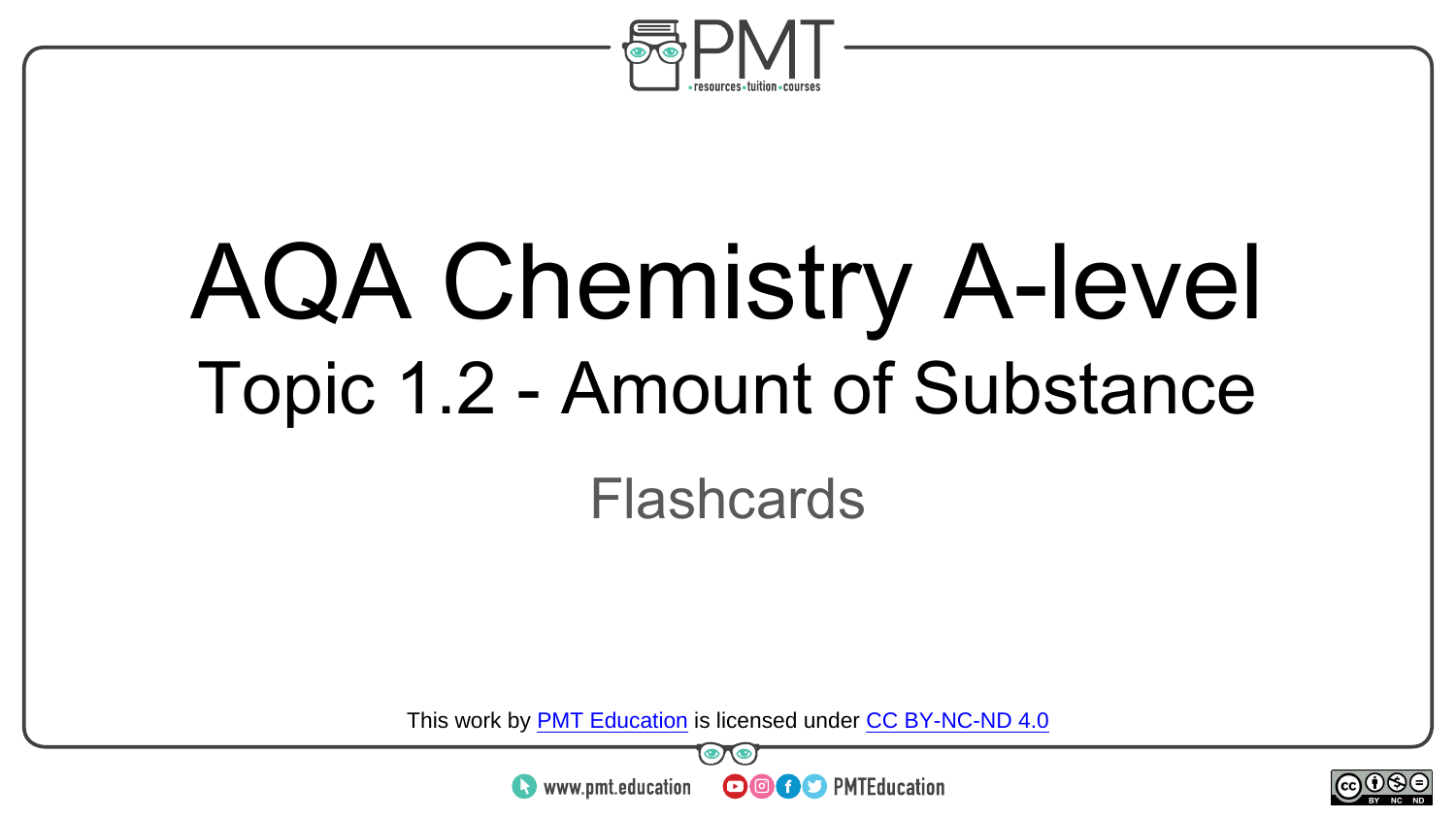

## Define Relative Molecular **Mass**



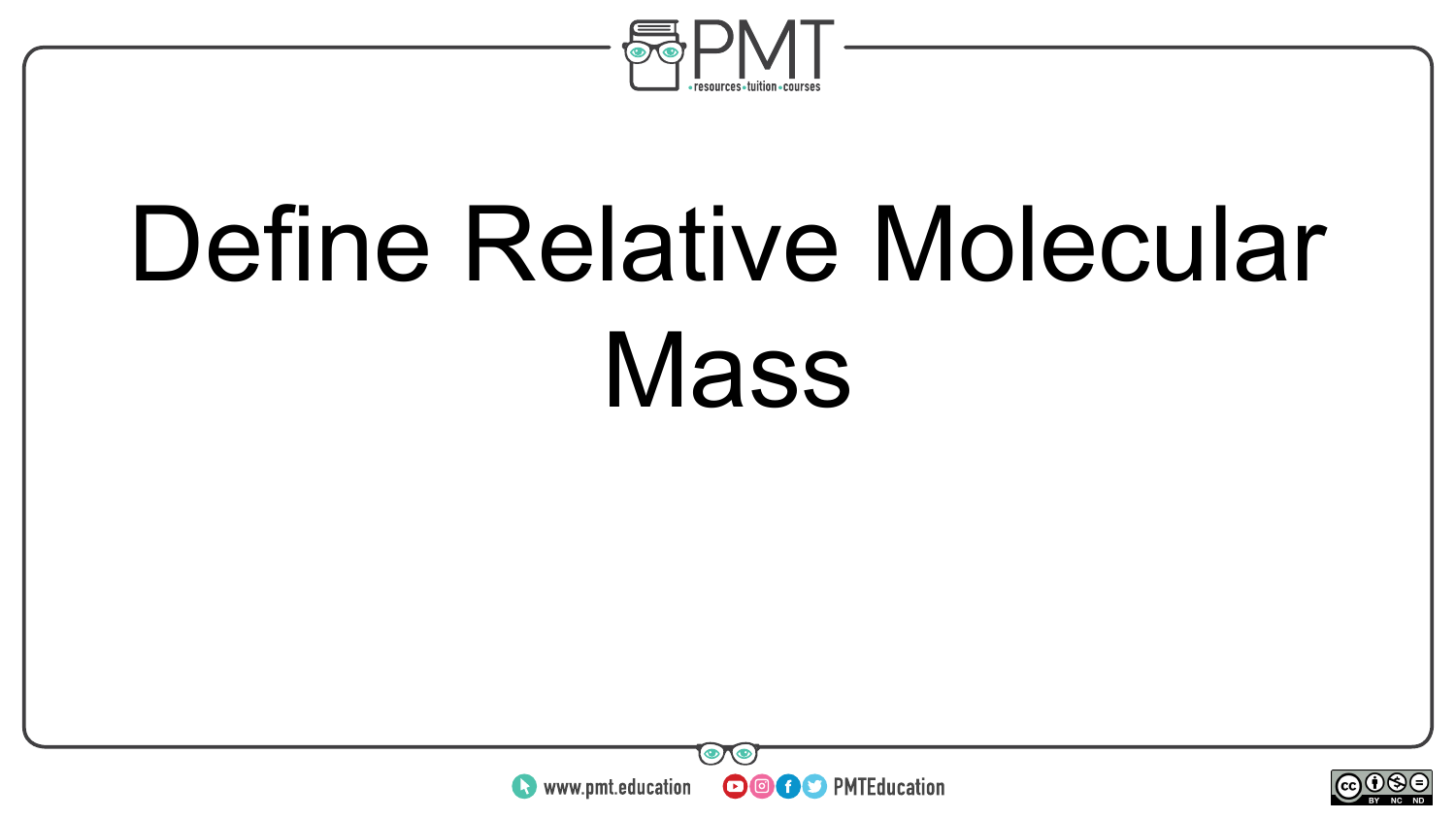

#### Define Relative Molecular Mass

### Average mass of the naturally occurring isotopes of a compound, compared to  $\frac{1}{12}$  mass of an atom of carbon-12 $(C^{12})$



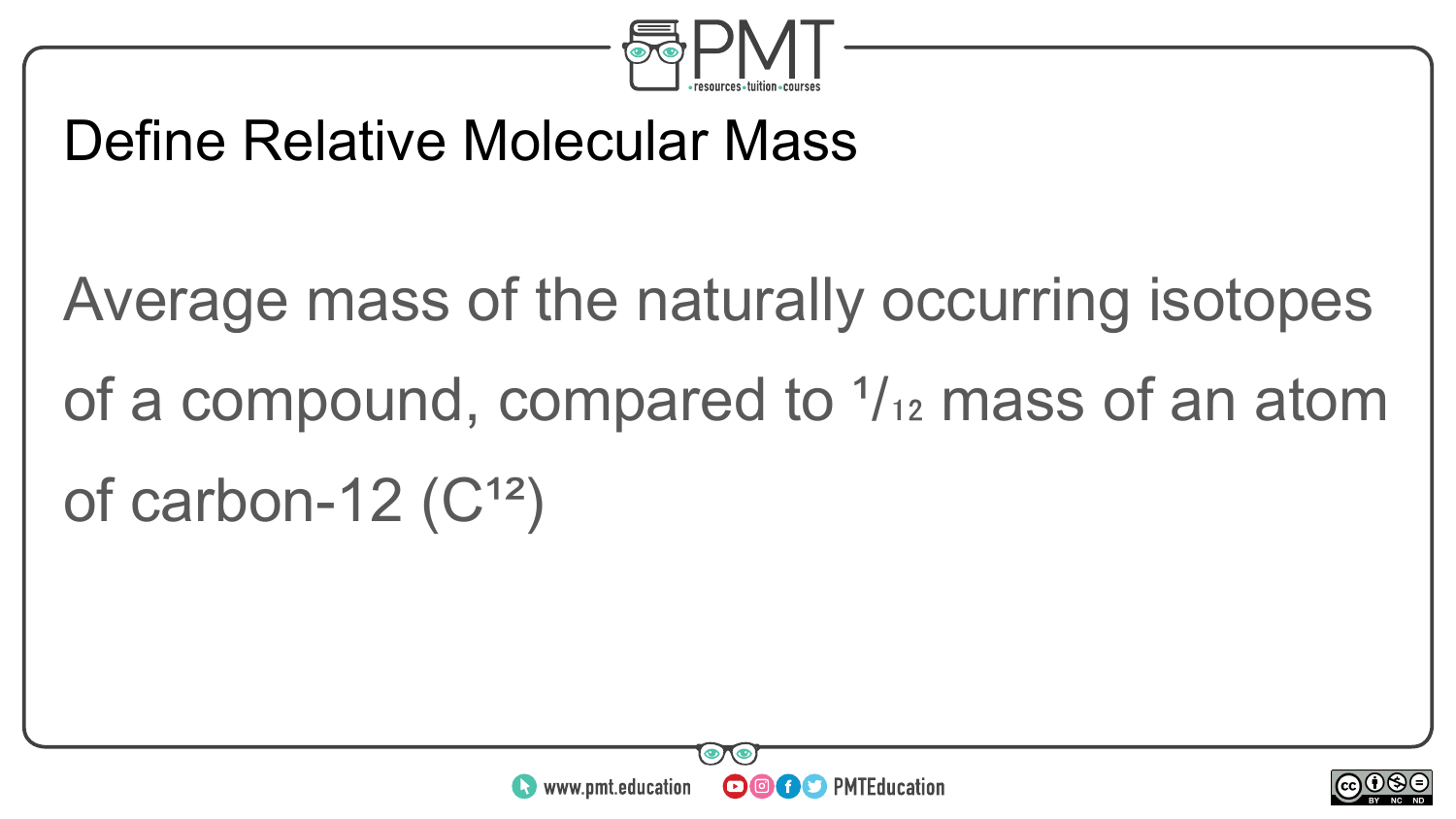

## Define Relative Atomic **Mass**



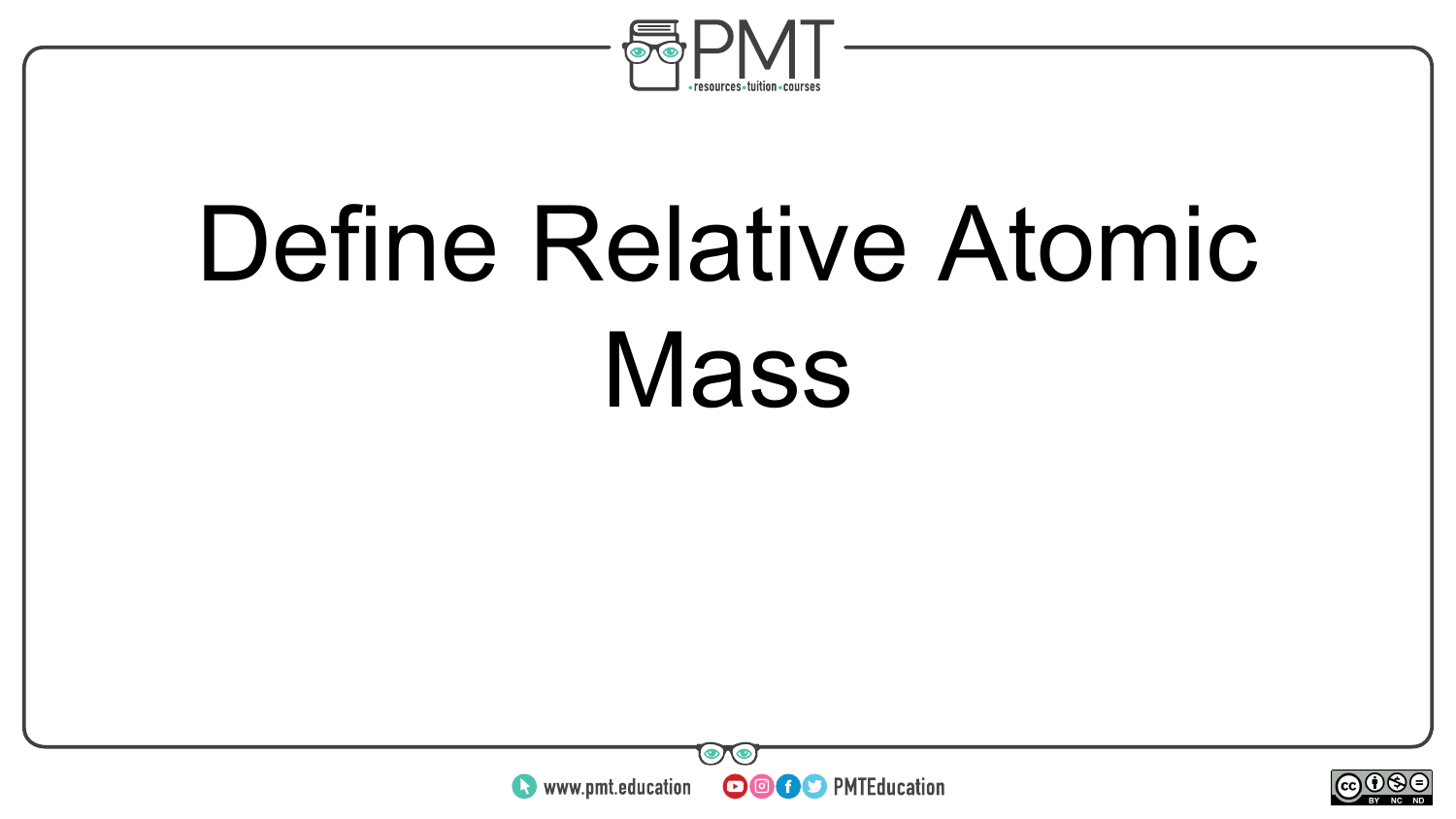

#### Define Relative Atomic Mass

### Average mass of the naturally occurring isotopes of an atom, compared to  $\frac{1}{12}$  mass of an atom of carbon-12 $(C^{12})$



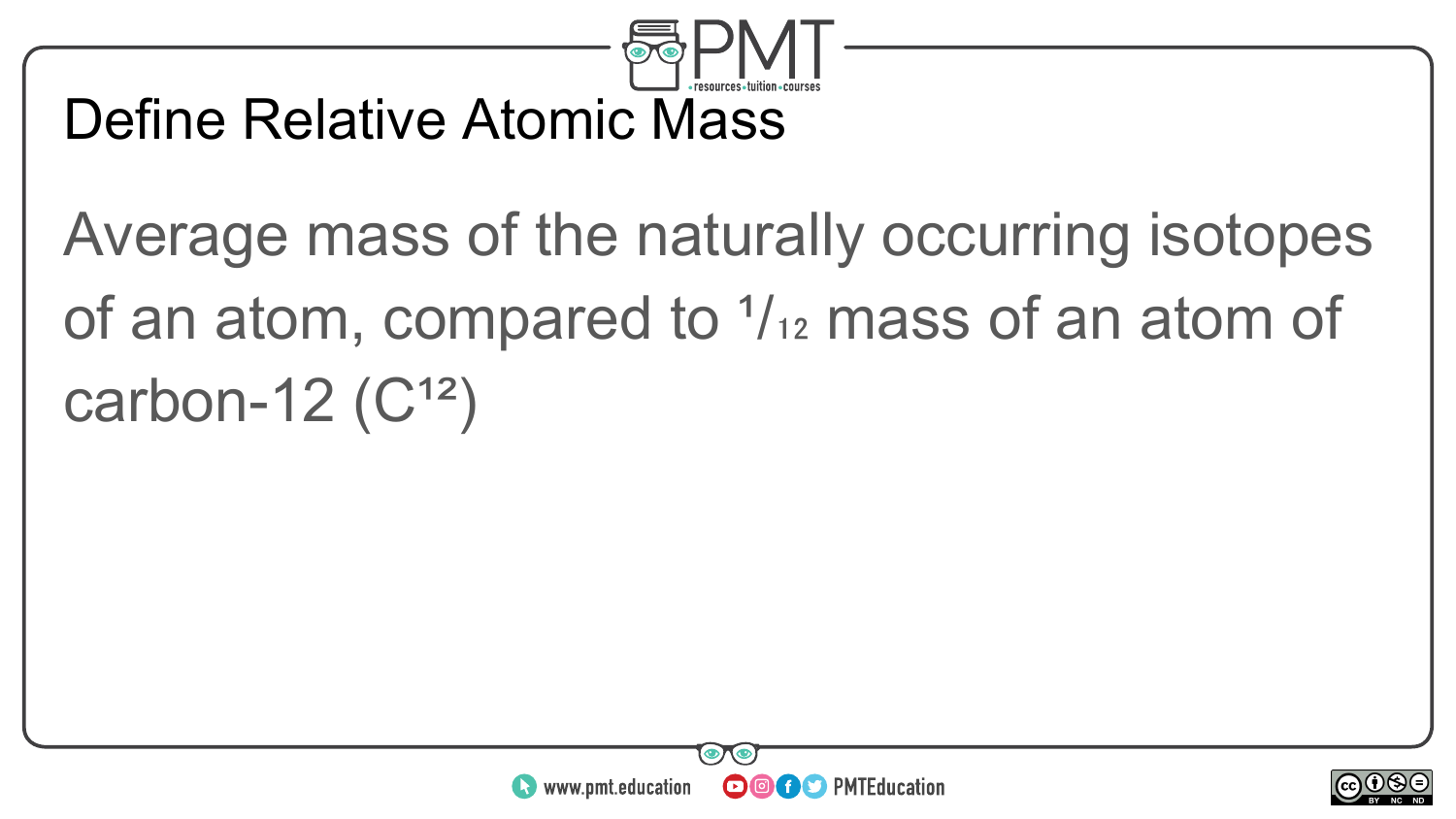

## Define the Avogadro constant.



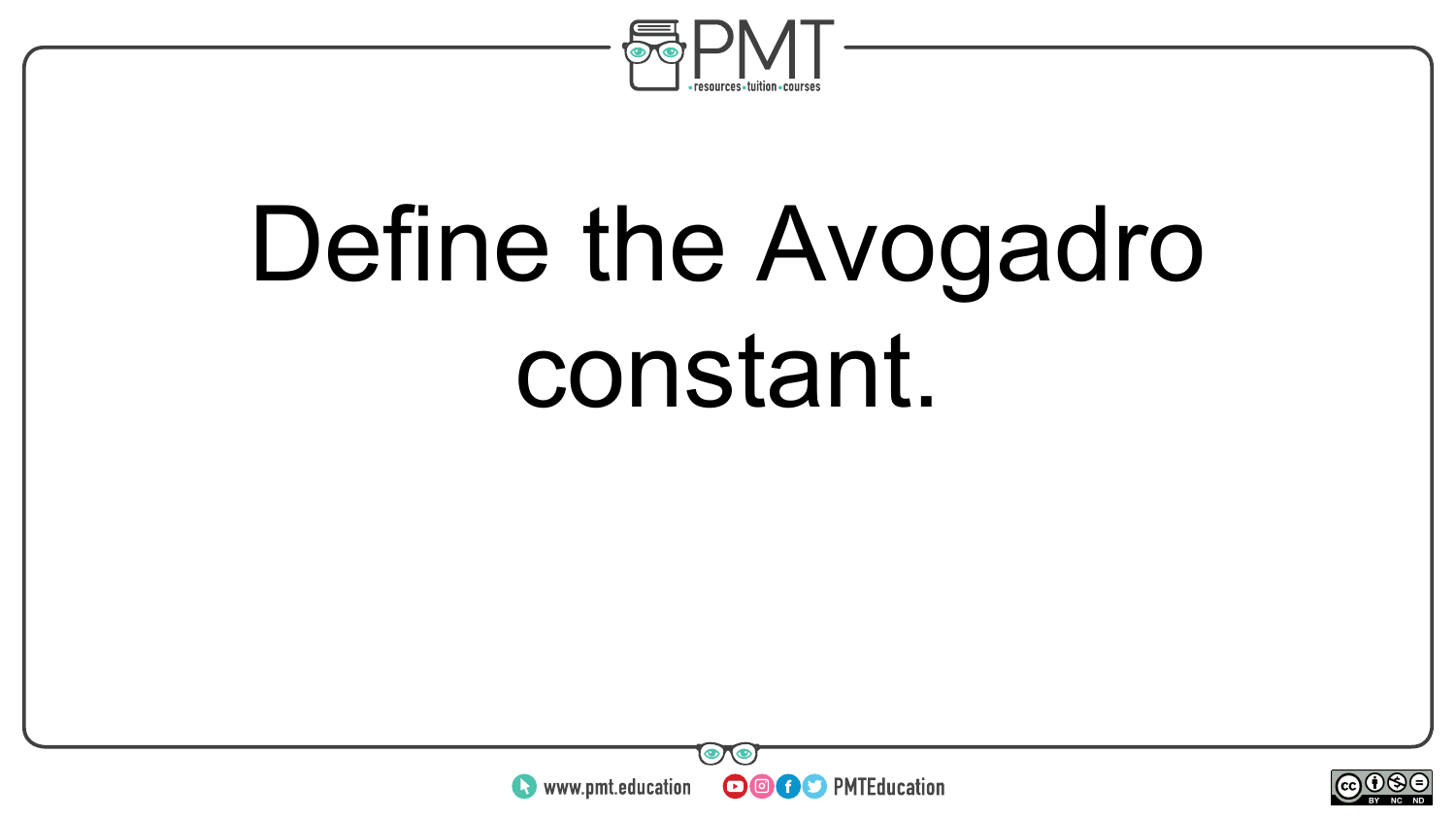

#### Define the Avogadro constant.

### Number of particles/atoms/ions in one mole of a substance



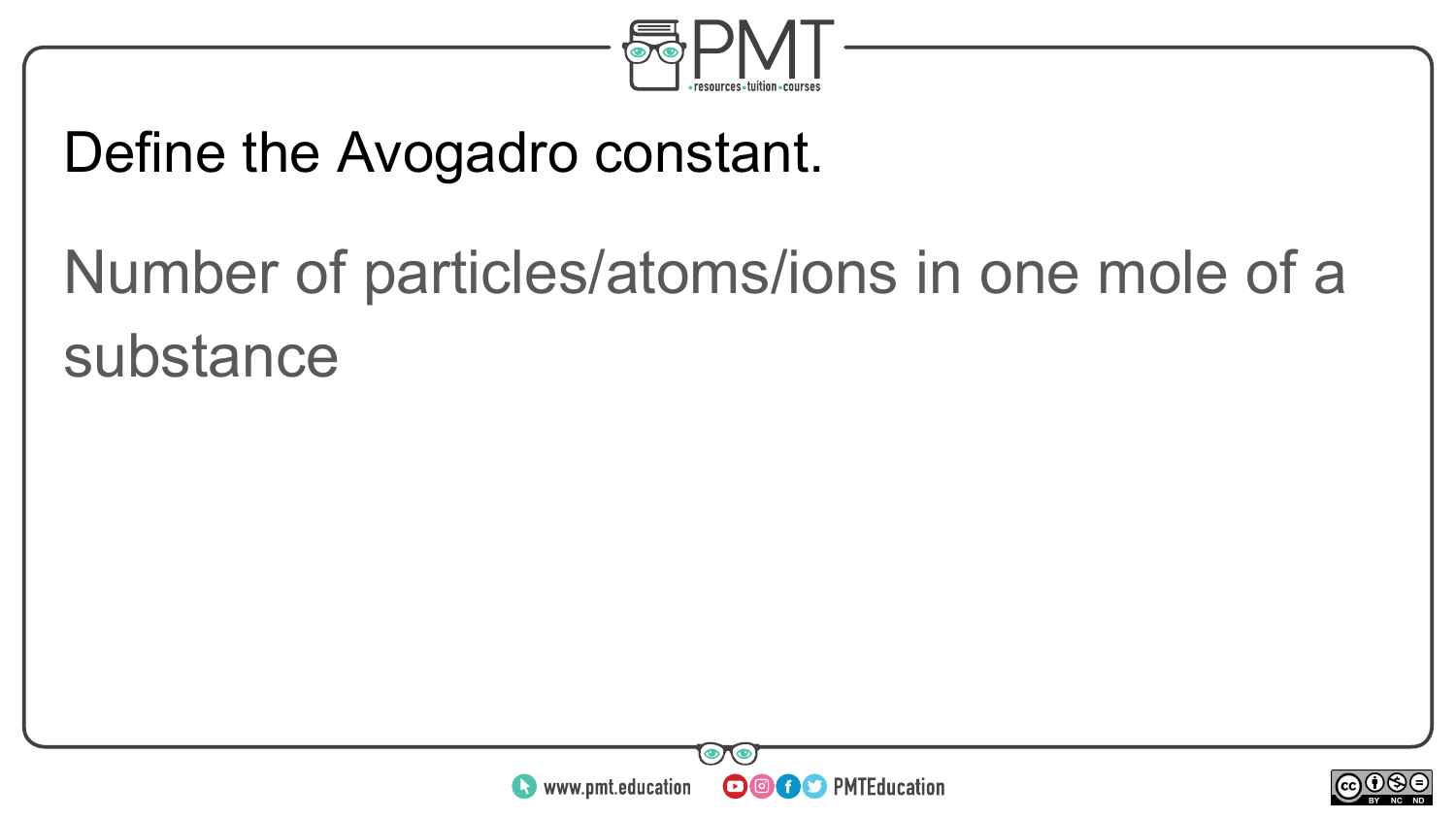

# Write the equation that links mass of 1 mol, mass of 1 atom and Avogadro constant



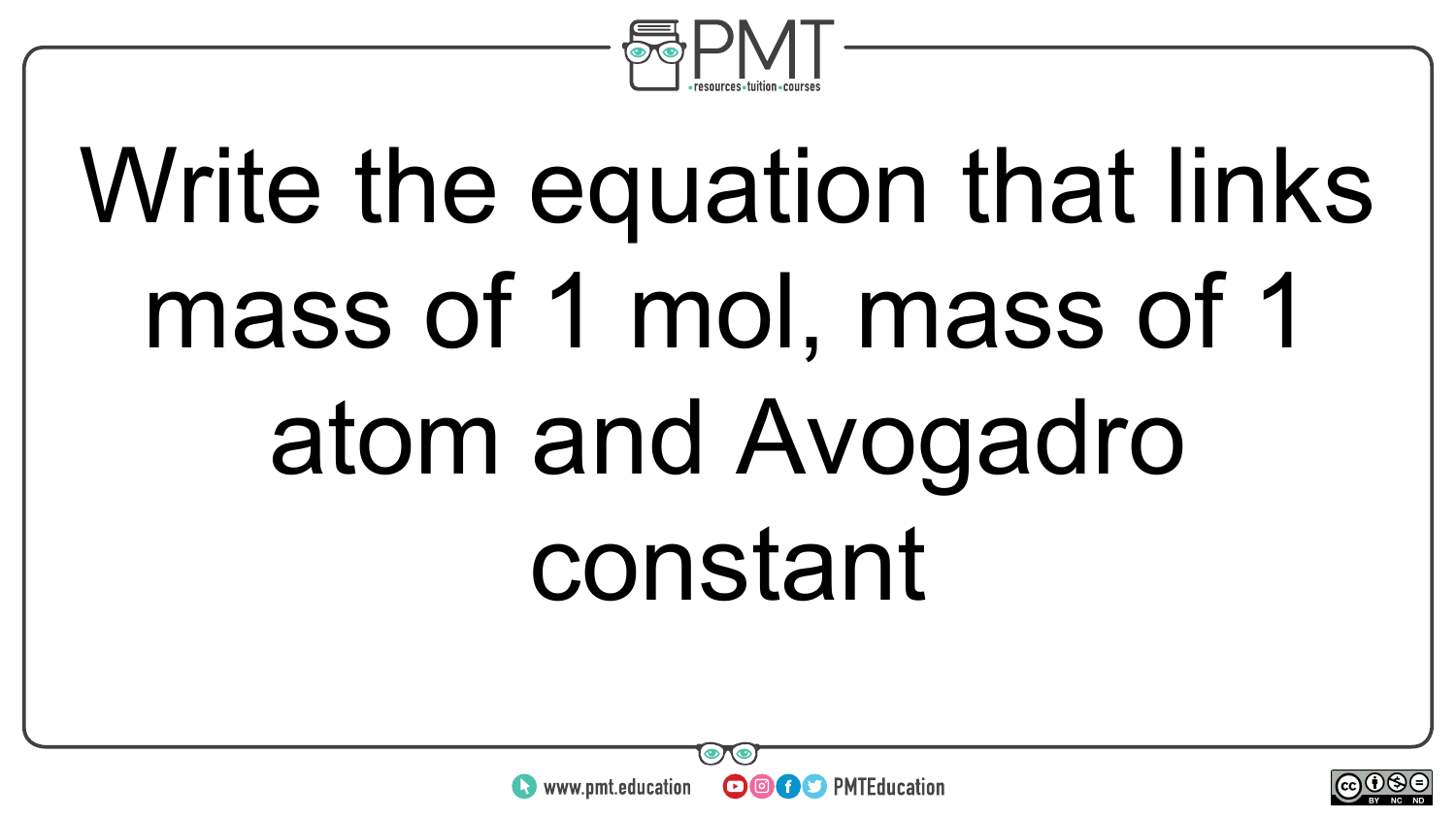

#### Write the equation that links mass of 1 mol, mass of 1 atom and Avogadro constant

#### Mass of 1 mol = mass of 1 atom/molecule X Avogadro constant



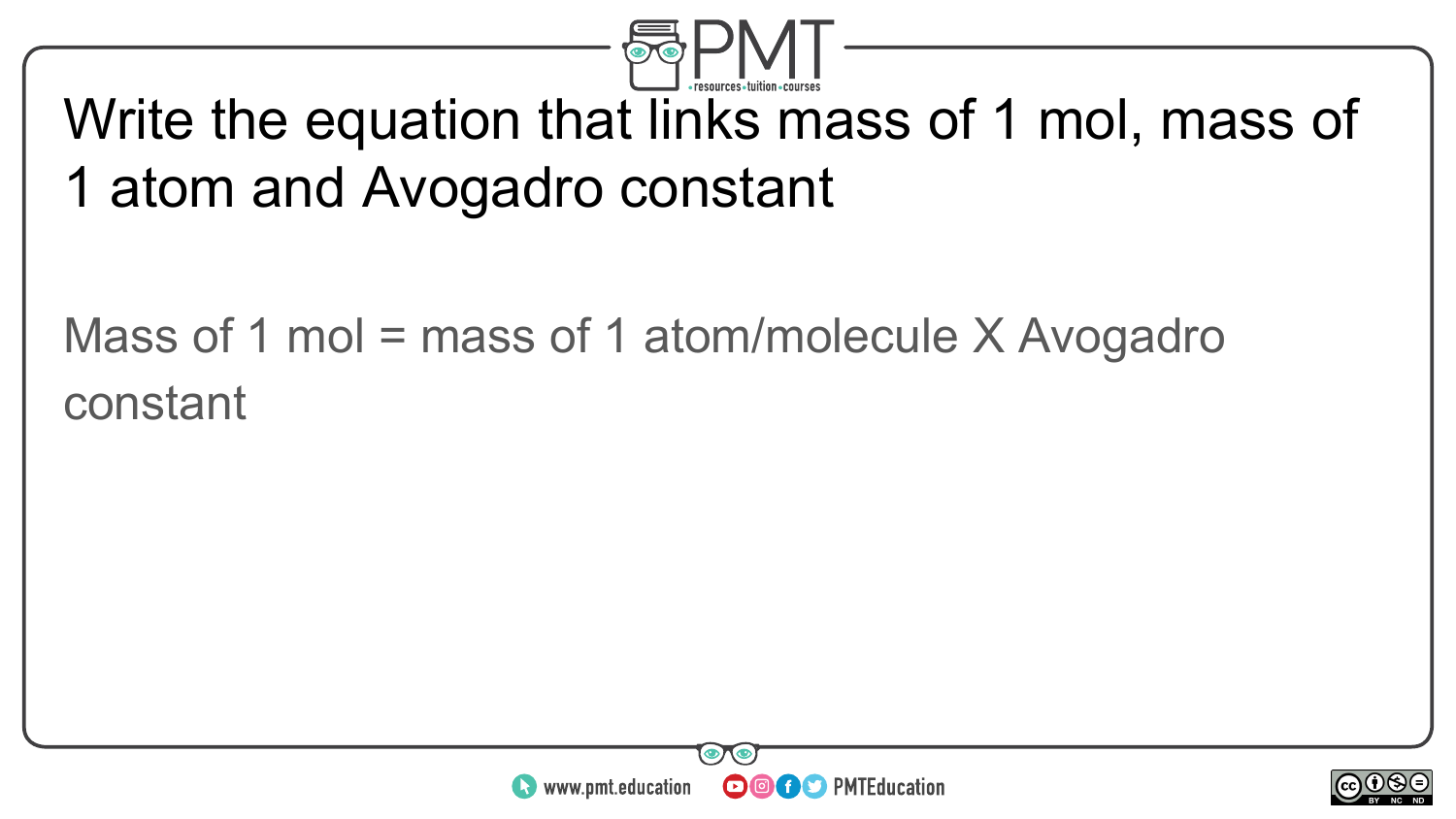

## Define percentage yield.



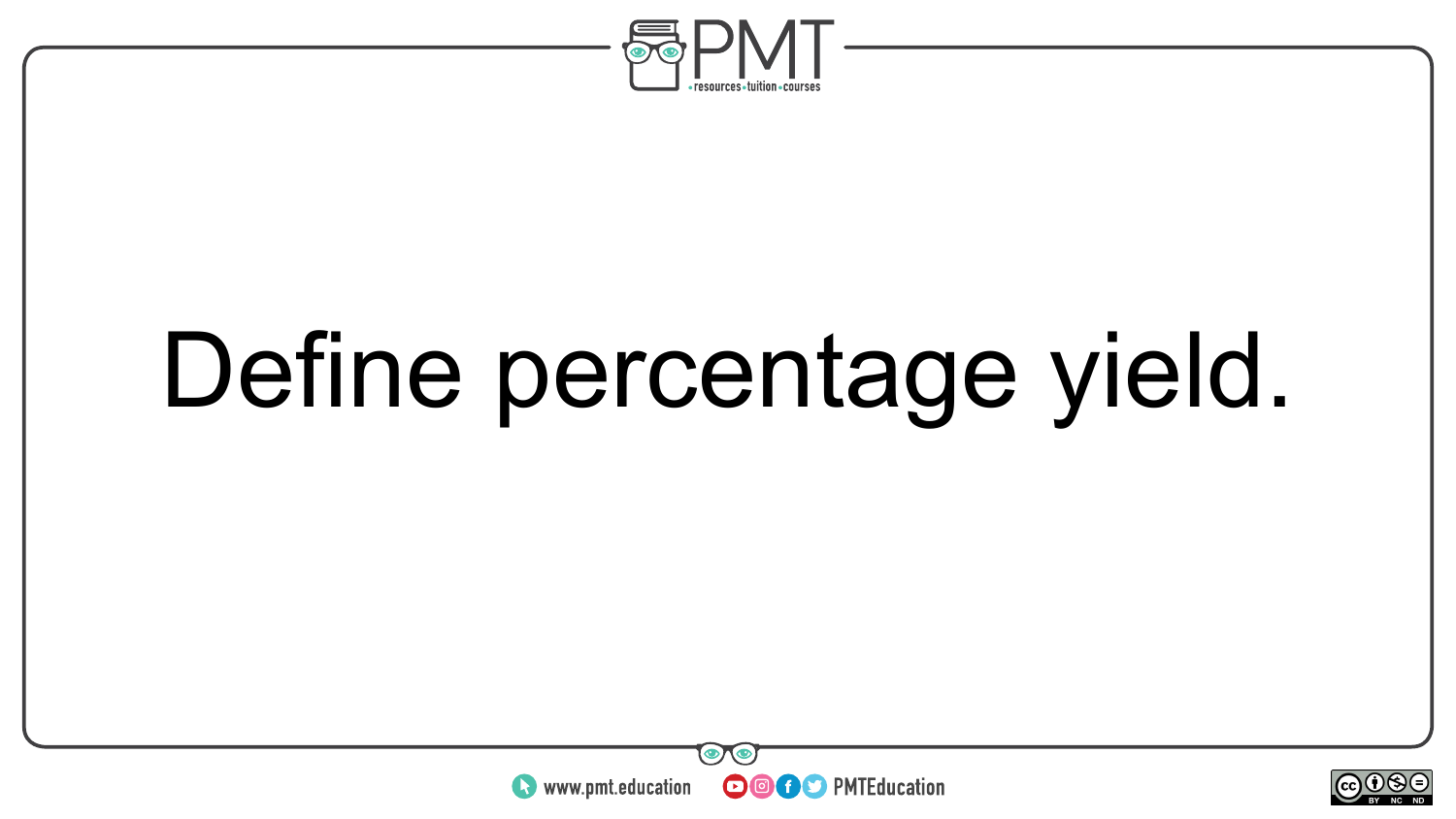

#### Define percentage yield.

### The % of a product produced by a reaction, compared to a theoretical maximum



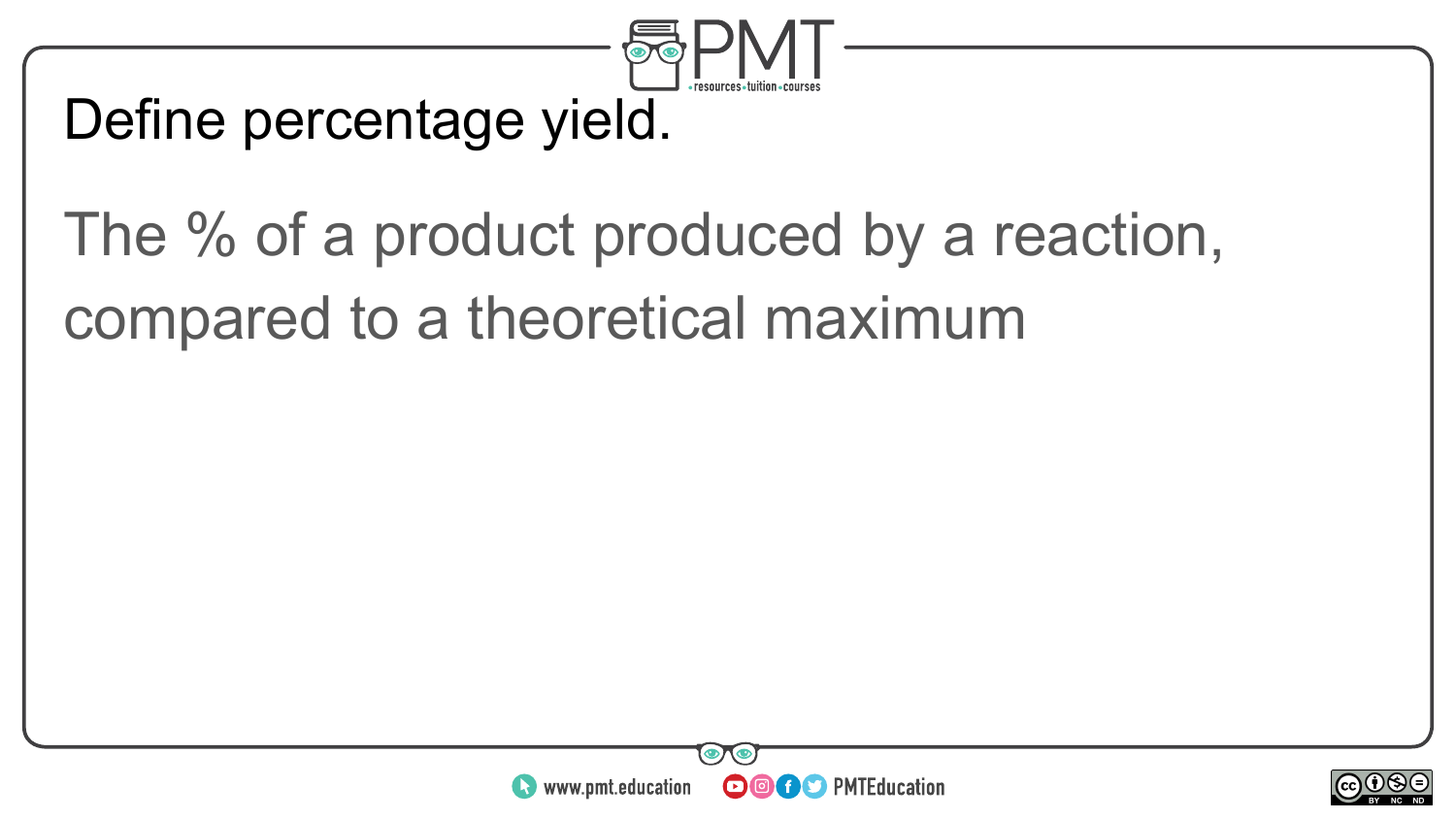

# How would you calculate percentage yield?



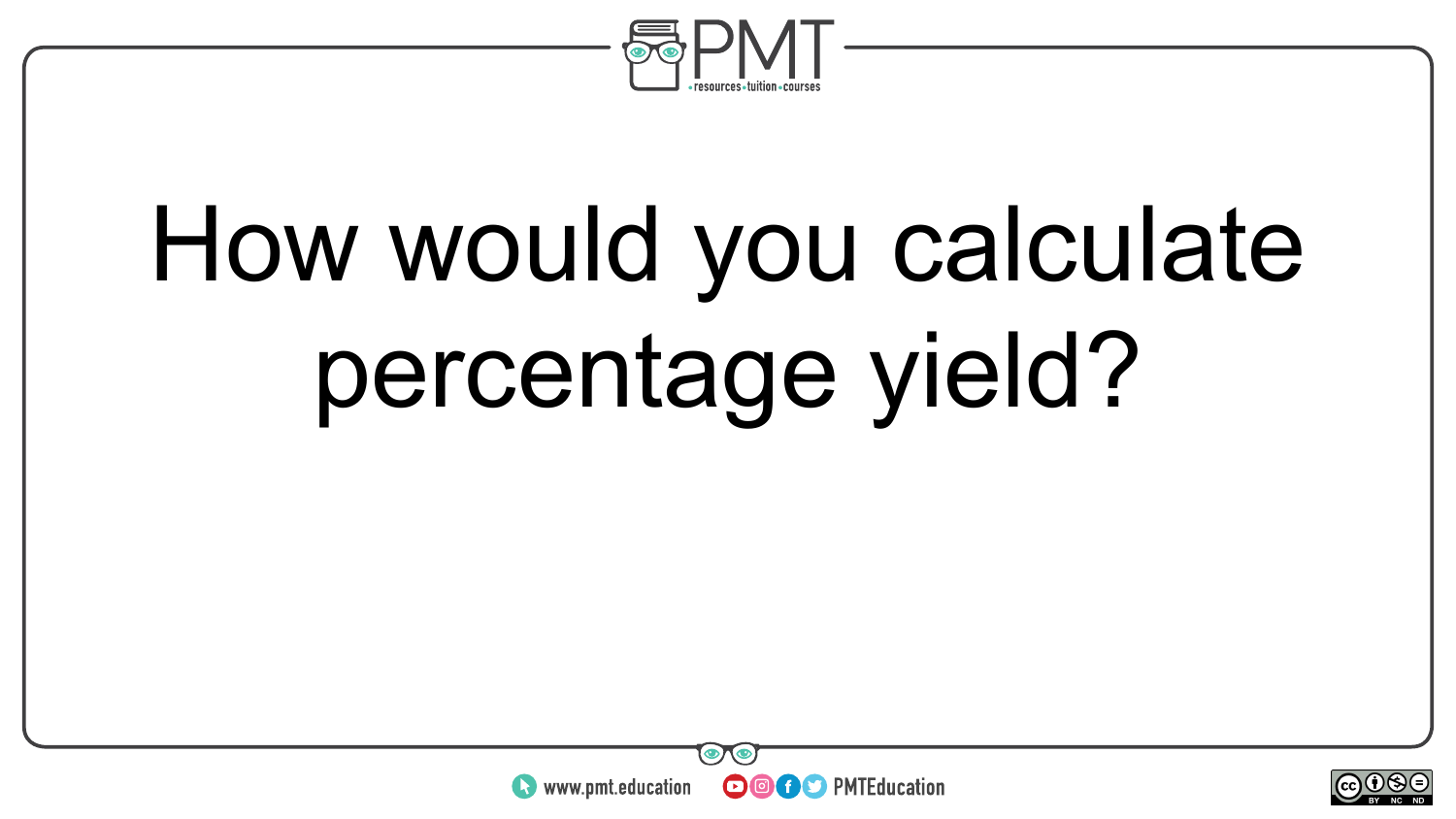

#### How would you calculate percentage yield?

### Mass of useful product ÷ expected mass of useful product



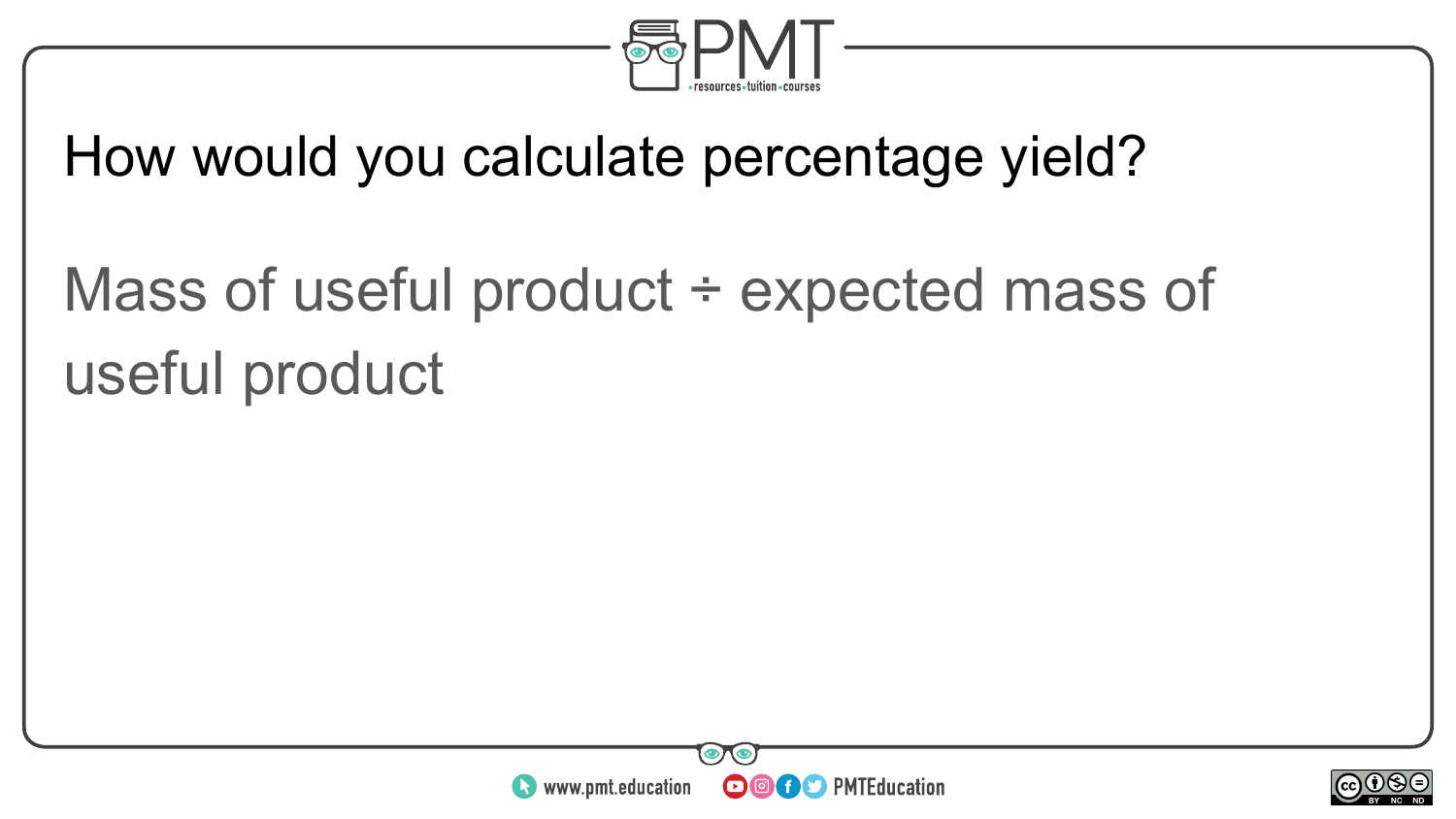

# What can the percentage yield of a practical be used to investigate?



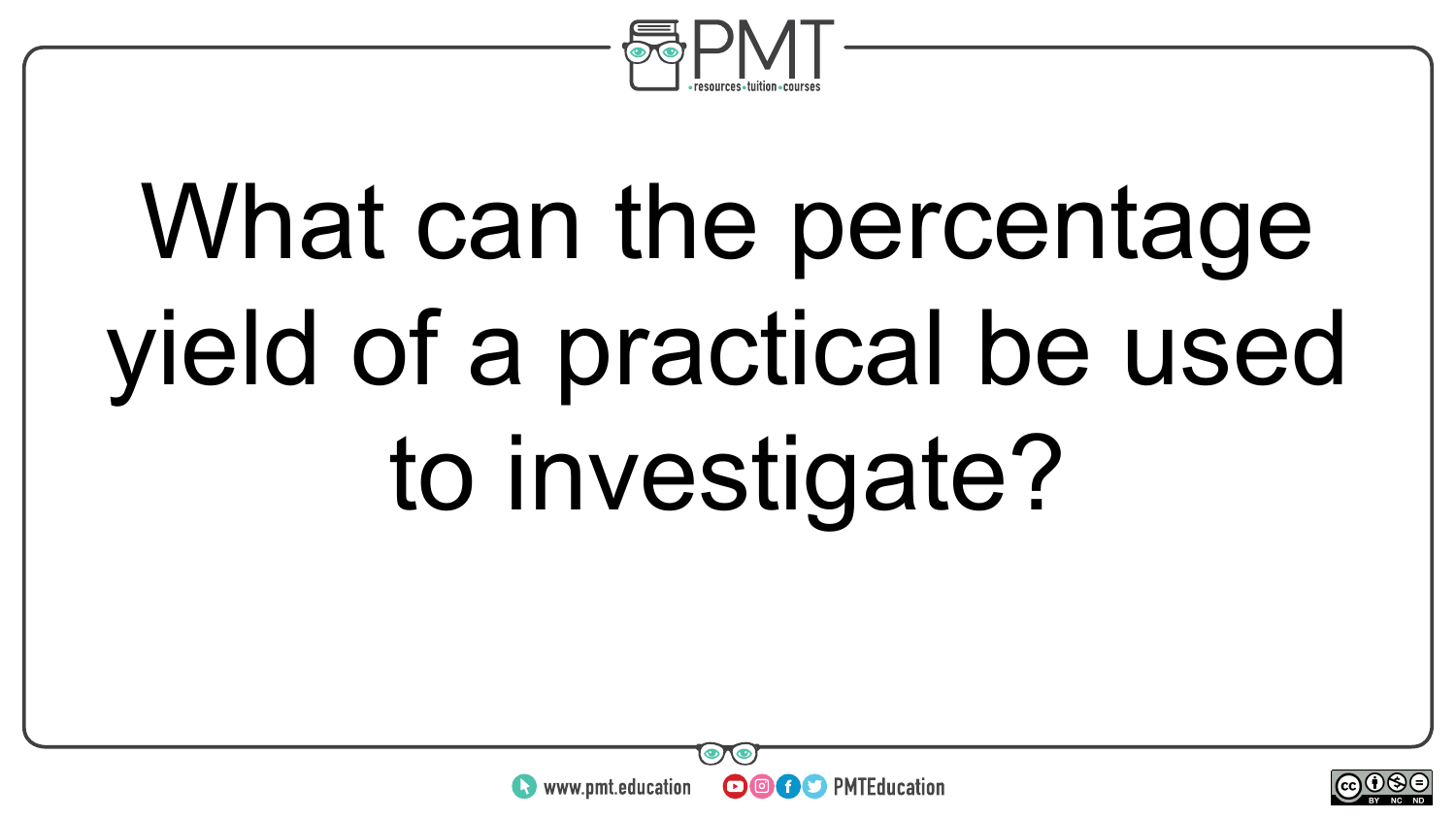

What can the percentage yield of a practical be used to investigate?

Efficiency of practical techniques and whether

reactions proceed as estimated



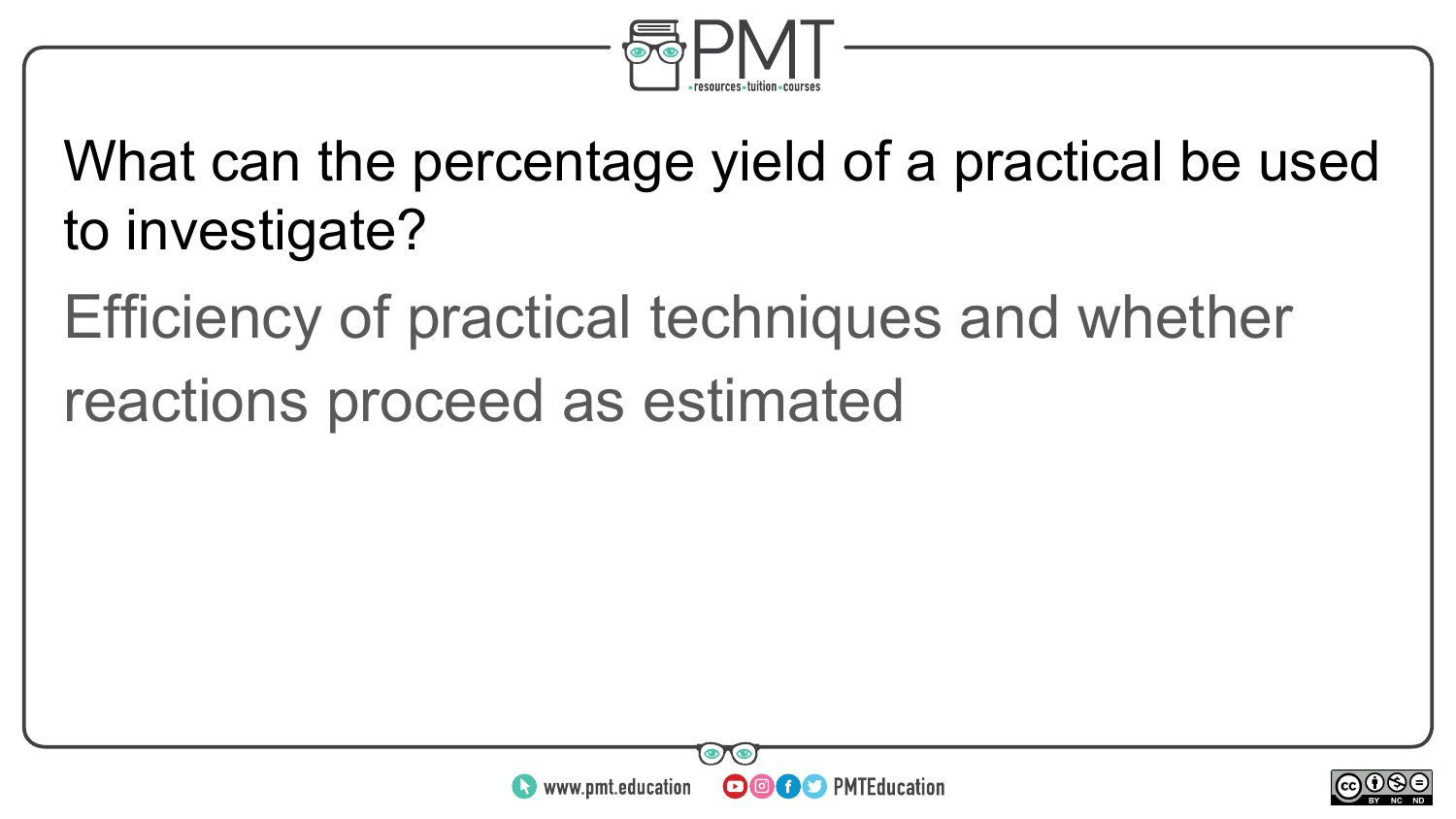

## Define atom economy.



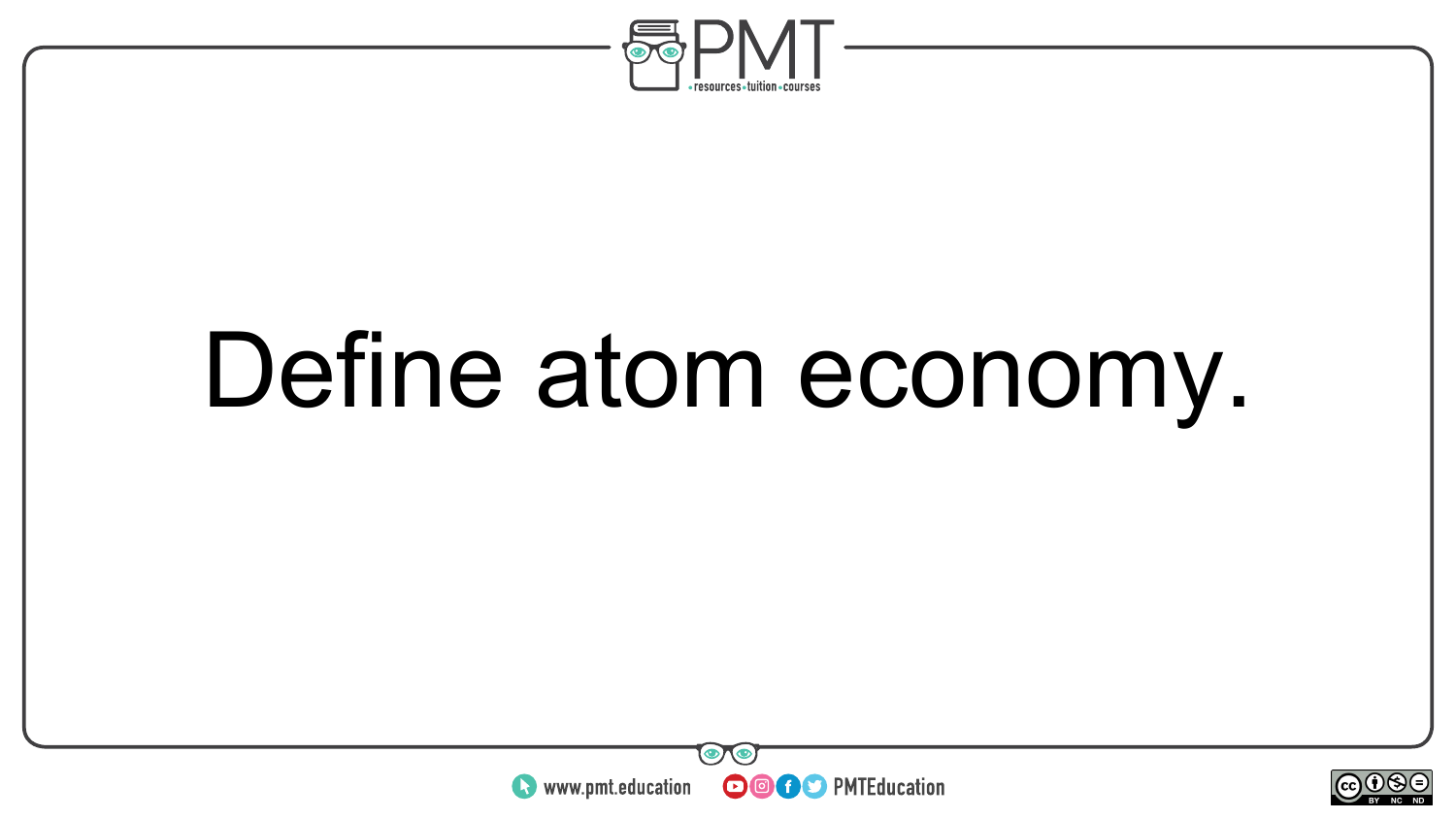

#### Define atom economy.

### % of amount of reactants made into a certain (useful) product



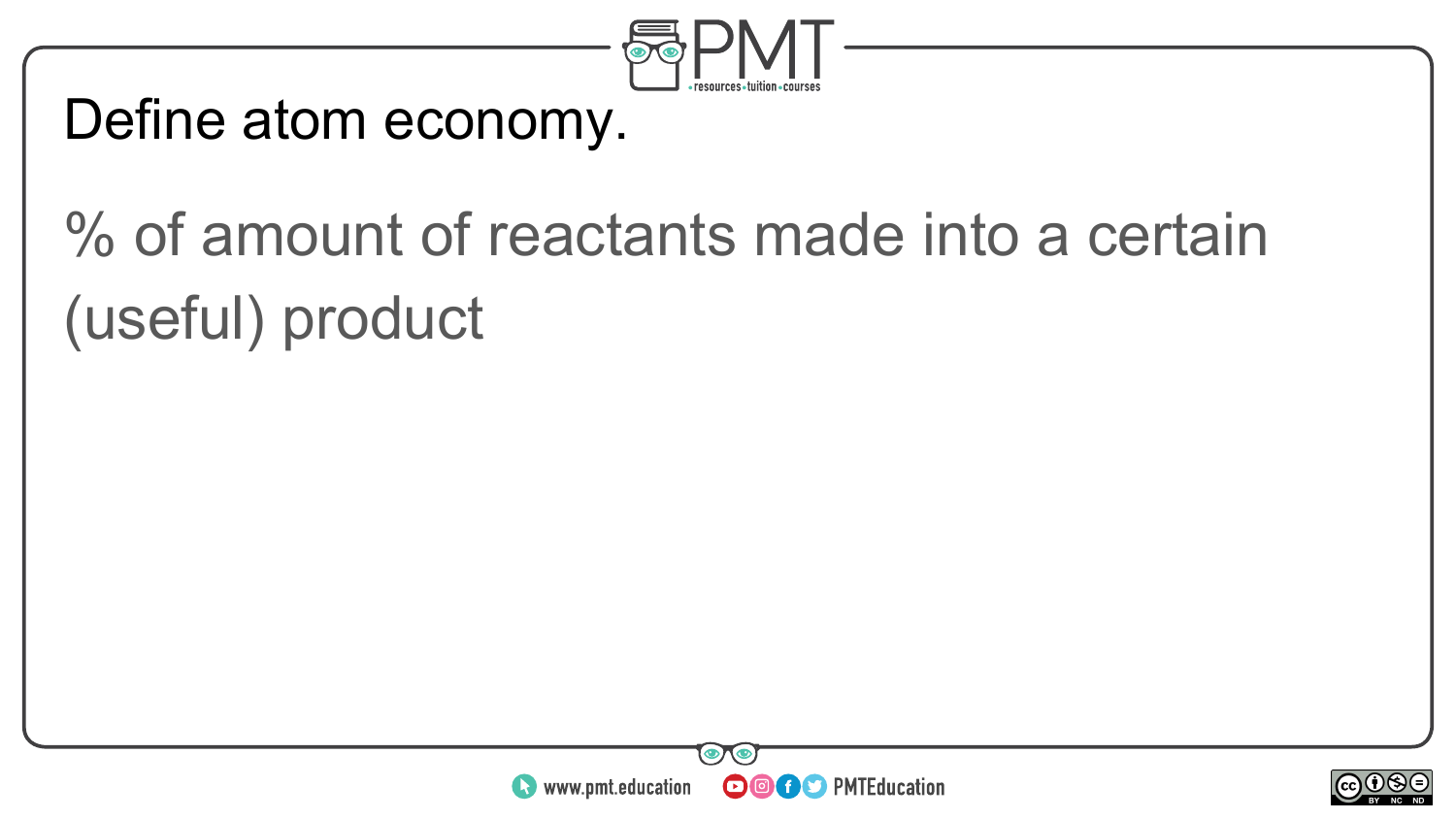

# How would you calculate atom economy?



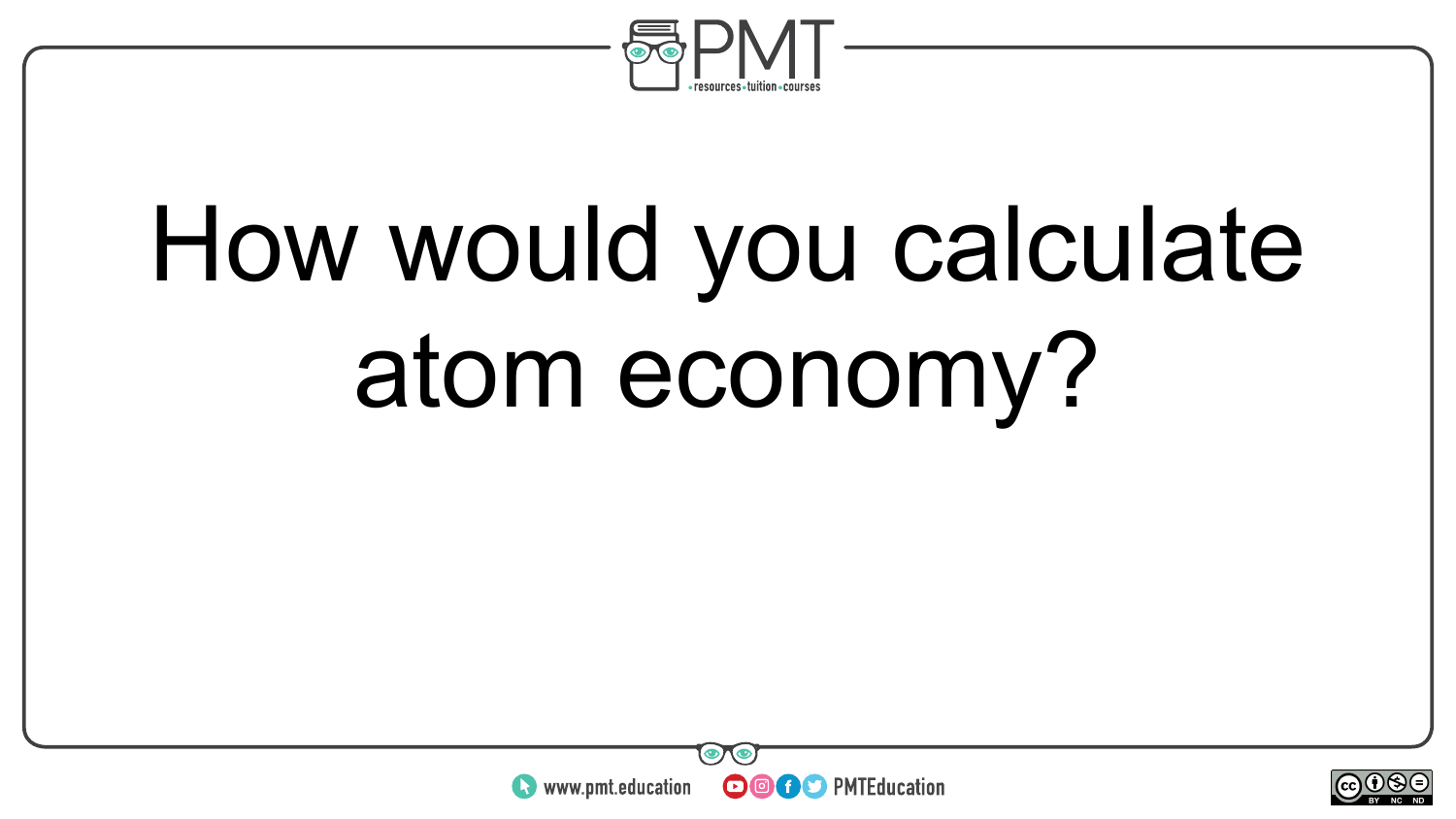

#### How would you calculate atom economy?

### Mr of atoms of useful product ÷ Mr of atoms of reactants



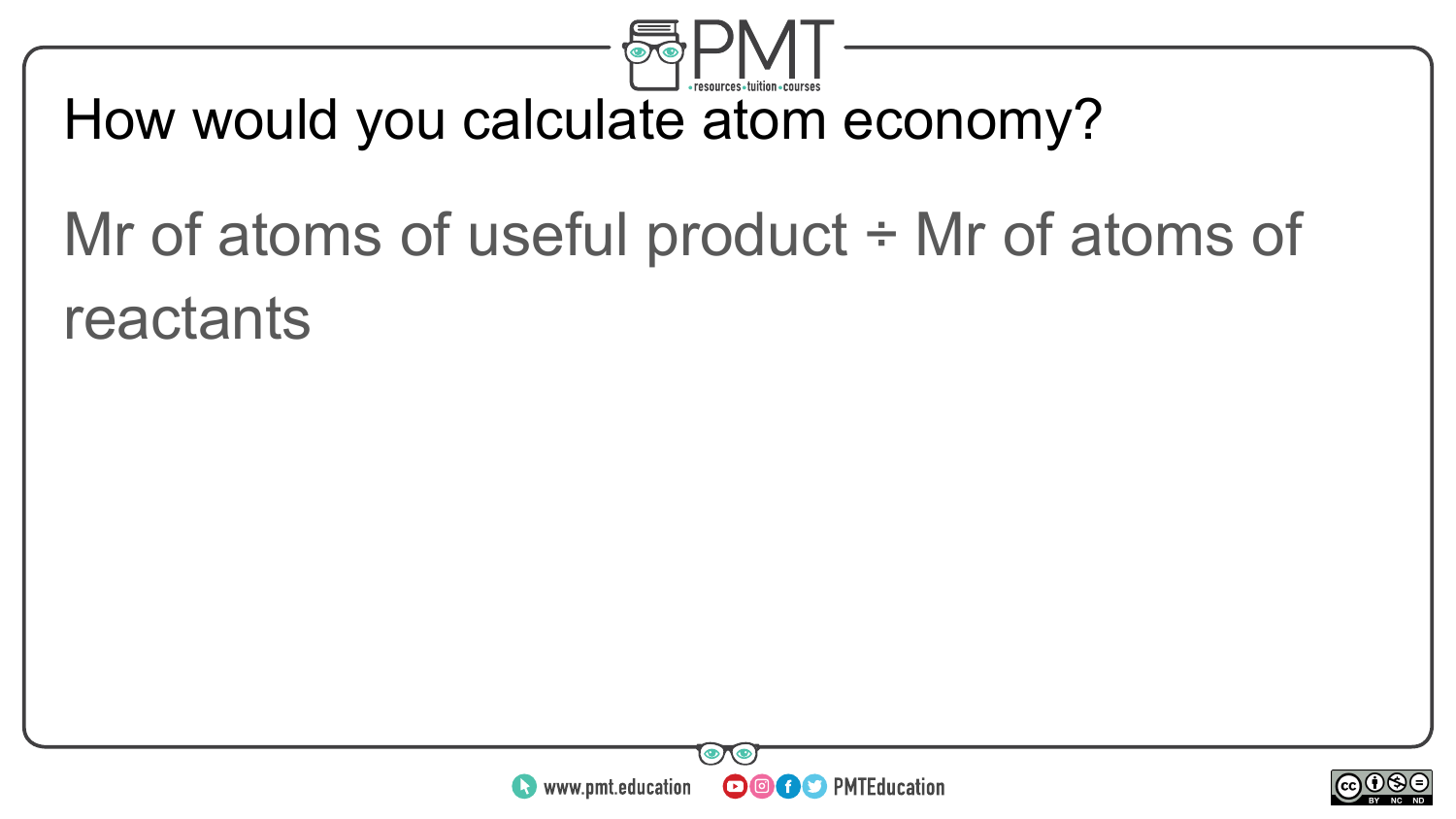

# What can the atom economy of a reaction be used to investigate?

**OOOO** PMTEducation



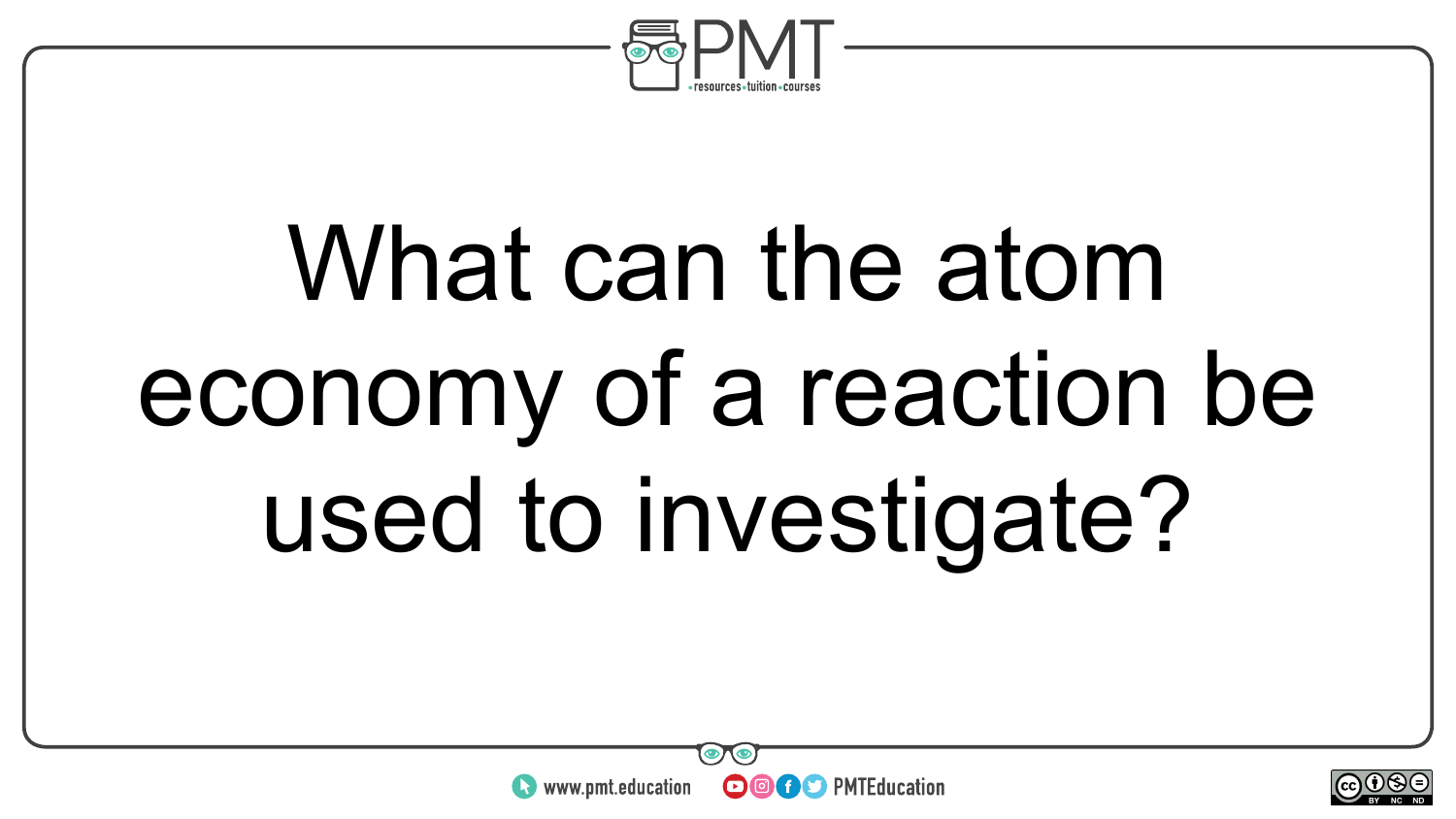

What can the atom economy of a reaction be used to investigate?

Efficiency of using a specific reaction to produce a product



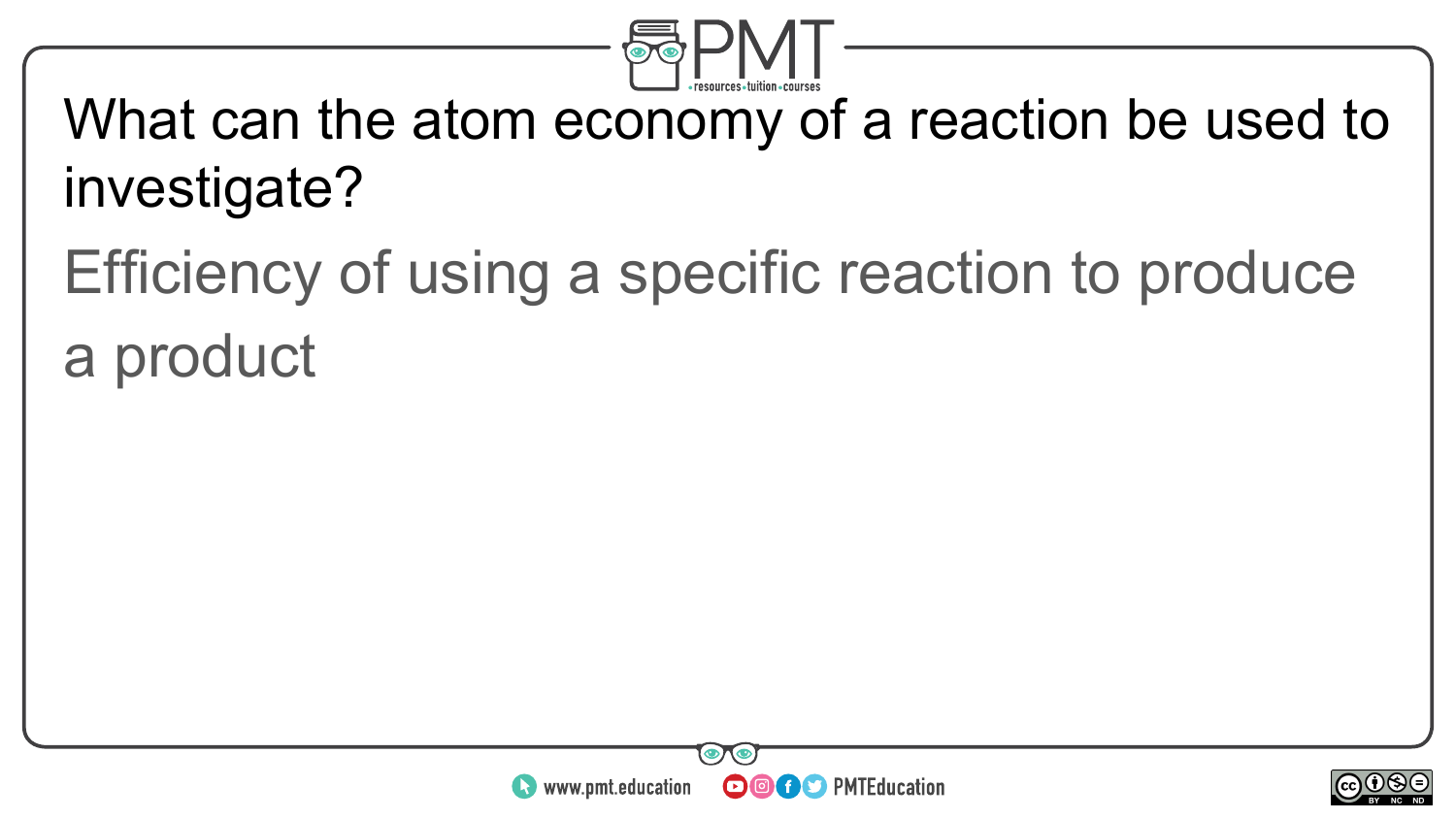

# Write the Ideal Gas Equation (in symbols and in words, with units for each thing)



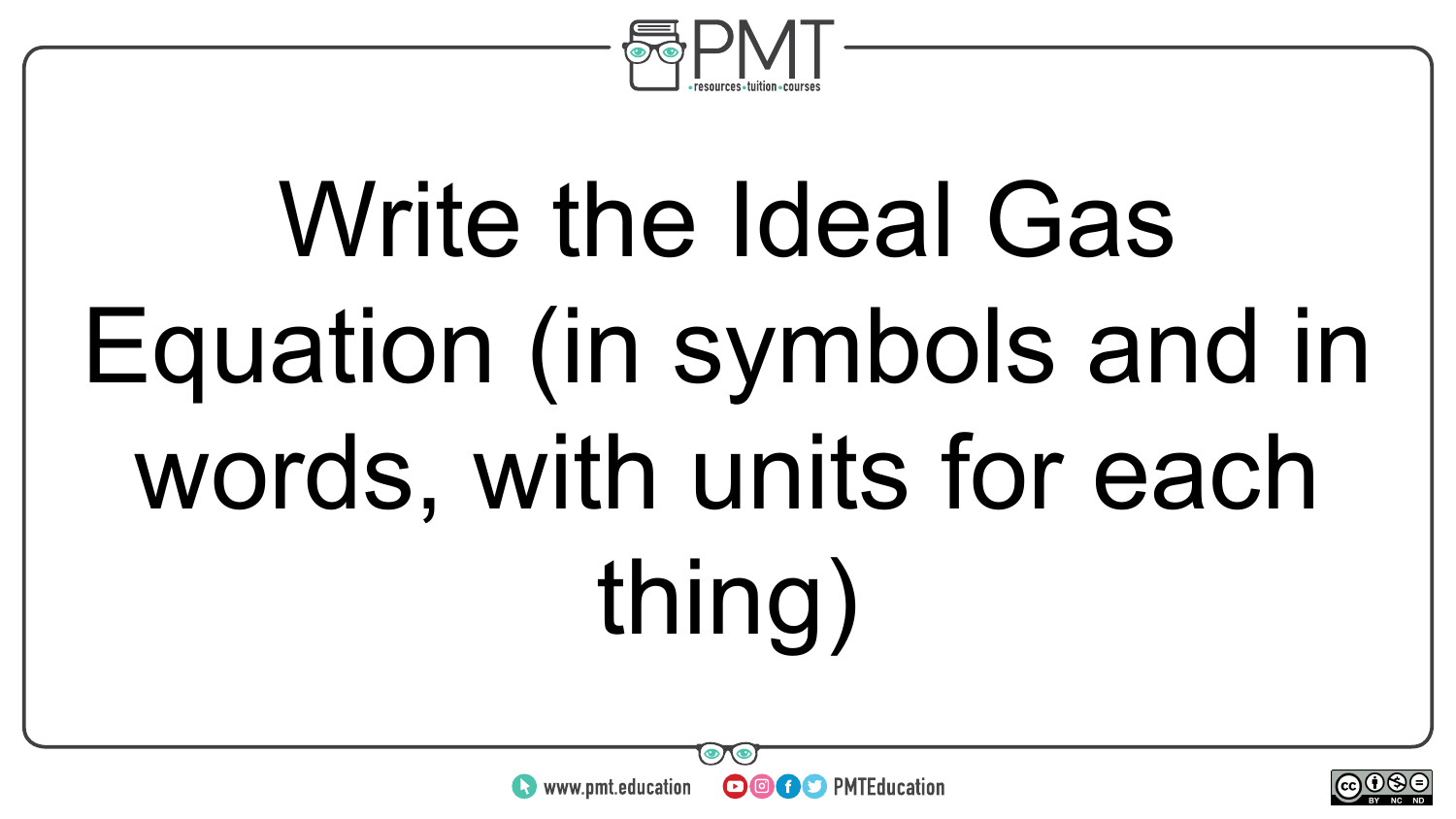

#### Write the Ideal Gas Equation (in symbols and in words, with units for each thing)

 $PV = nRT$ 

Pressure × volume = number of moles × gas constant ×

temperature

Pressure in Pa, volume in  $m<sup>3</sup>$ , temperature in K, R=8.31



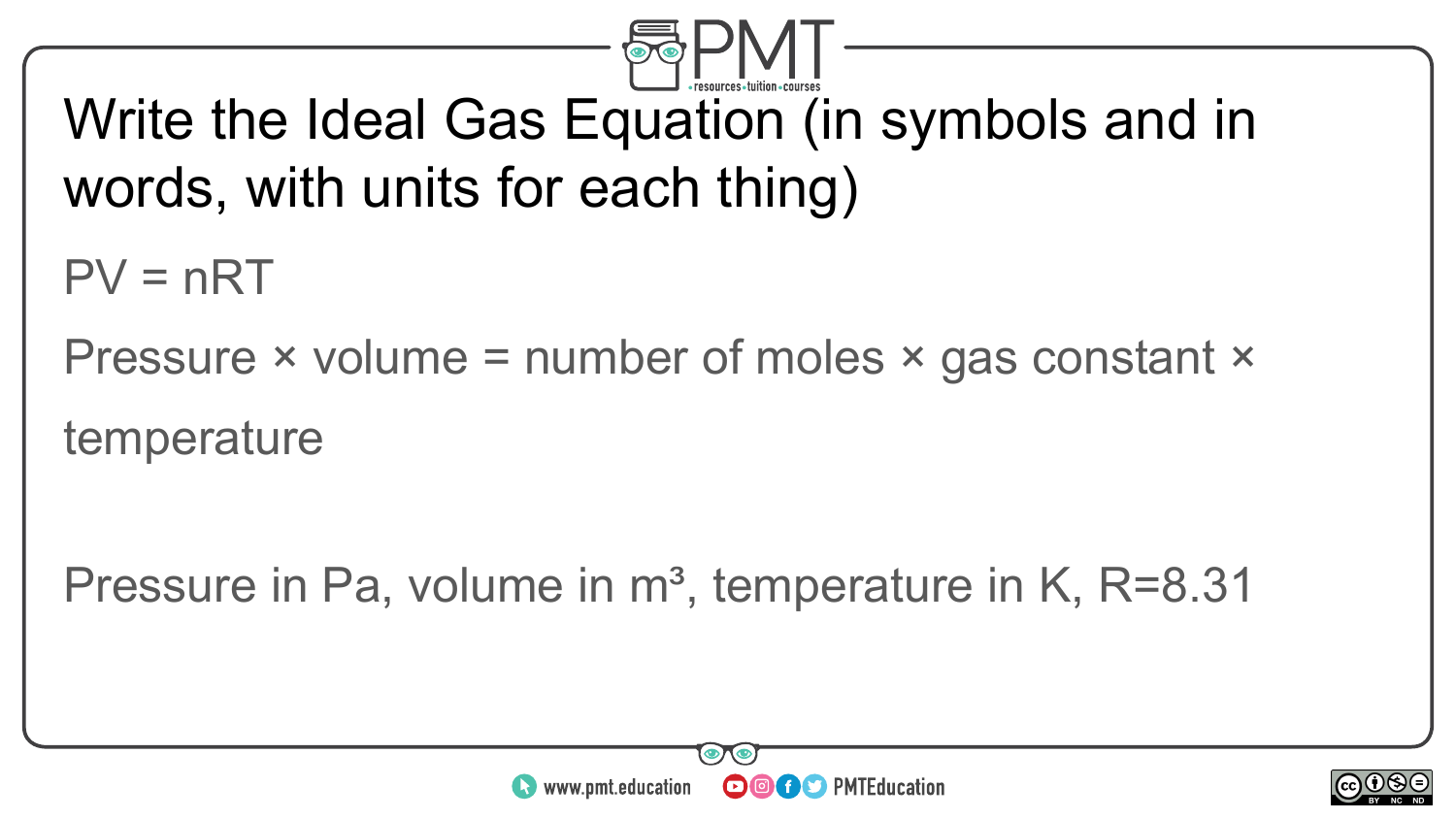

## What are standard conditions?



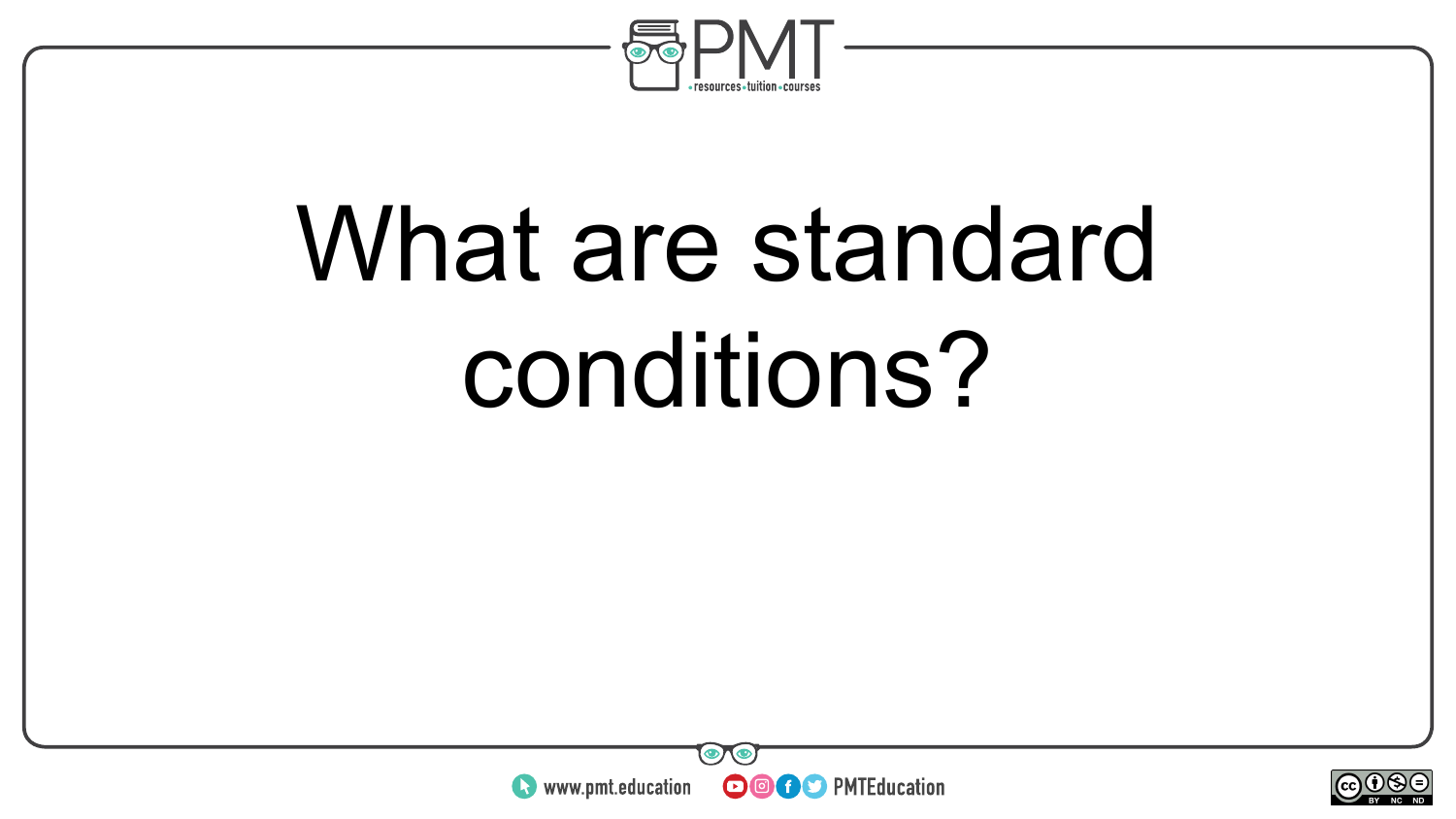

What are standard conditions?

### 25°C/298K

#### 1atm/100kPa



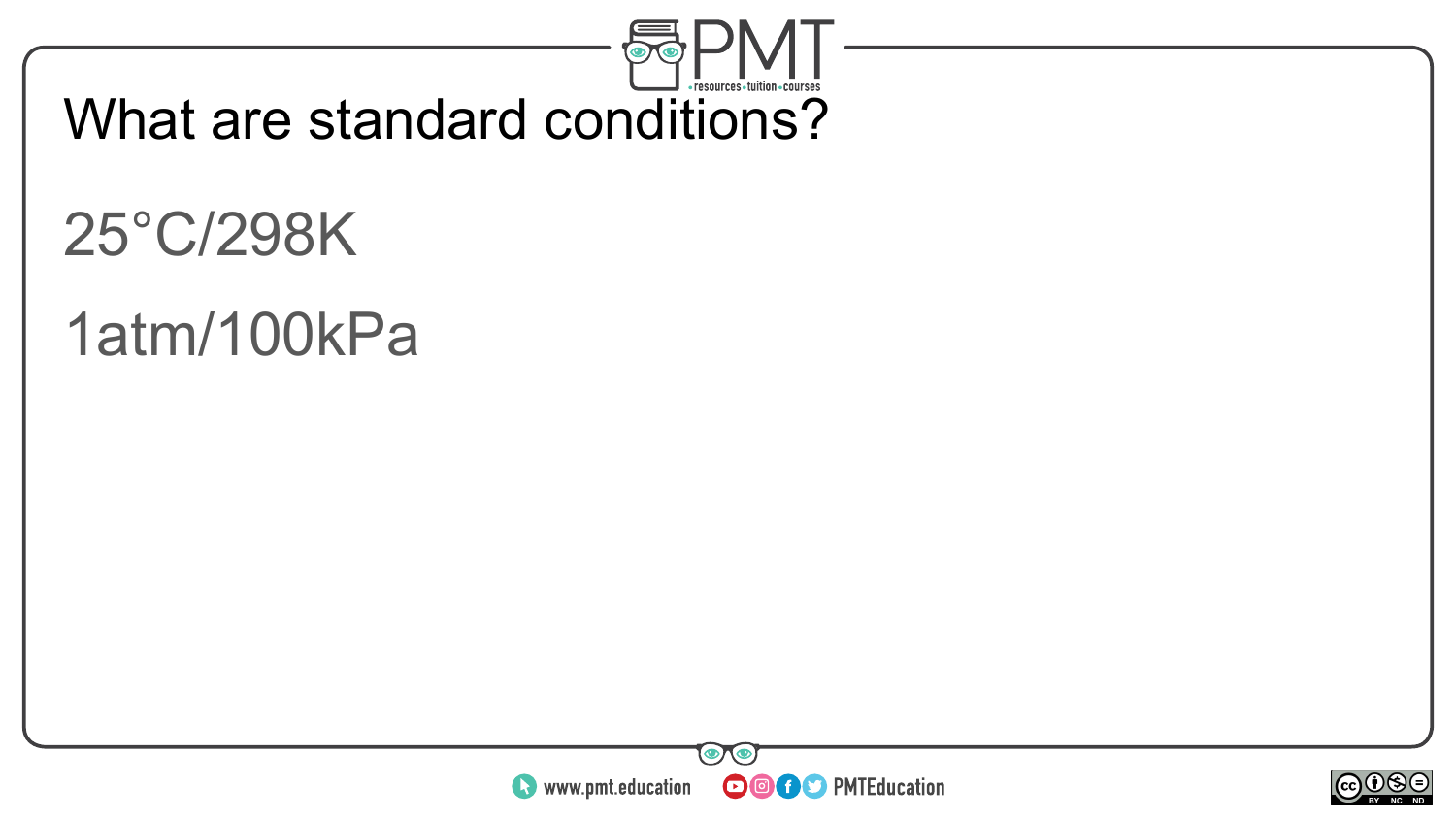

# How do you convert between K and C temperatures?



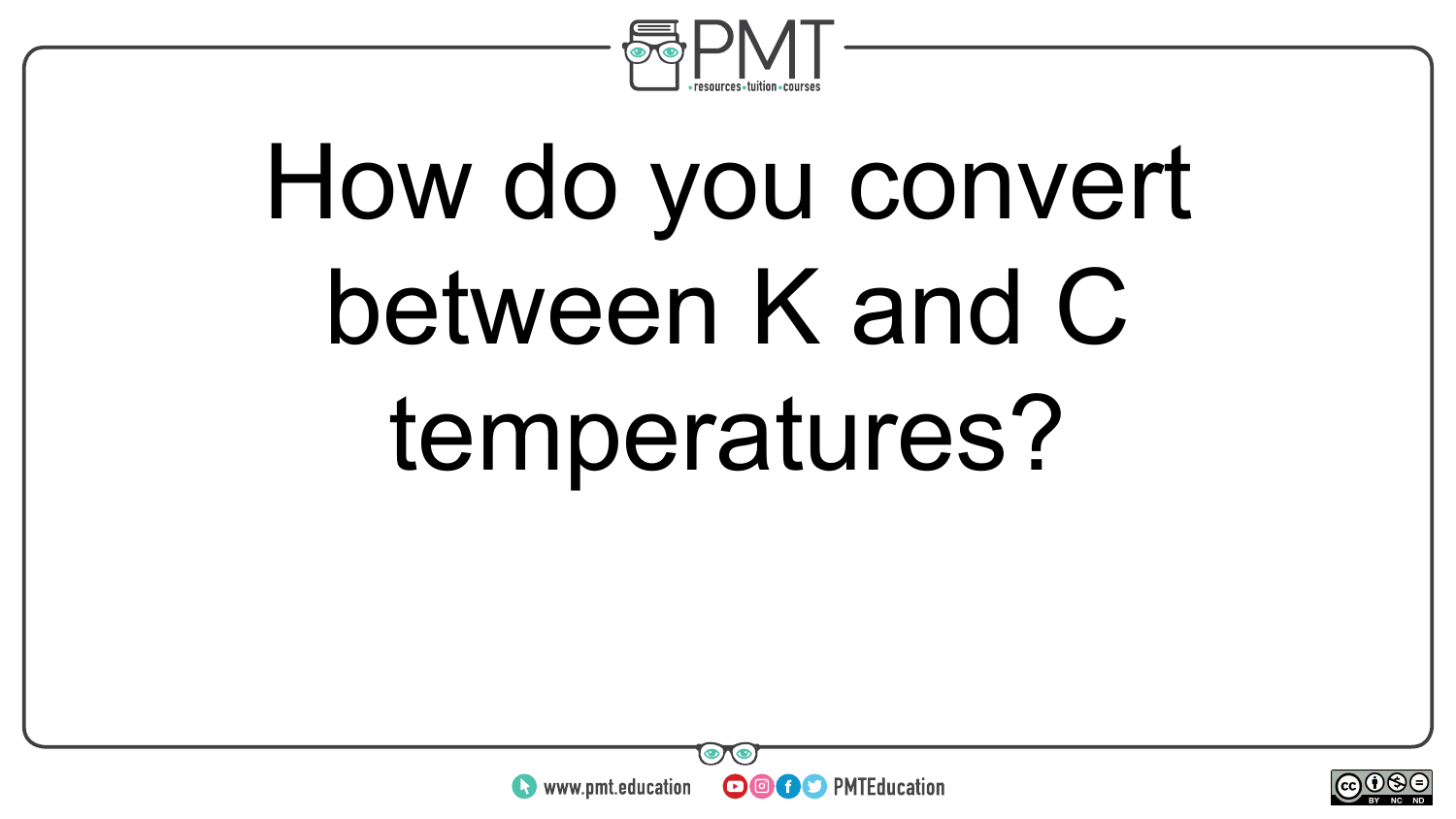

#### How do you convert between K and C temperatures?

#### $\degree$ C to K + 273

#### K to  $°C - 273$



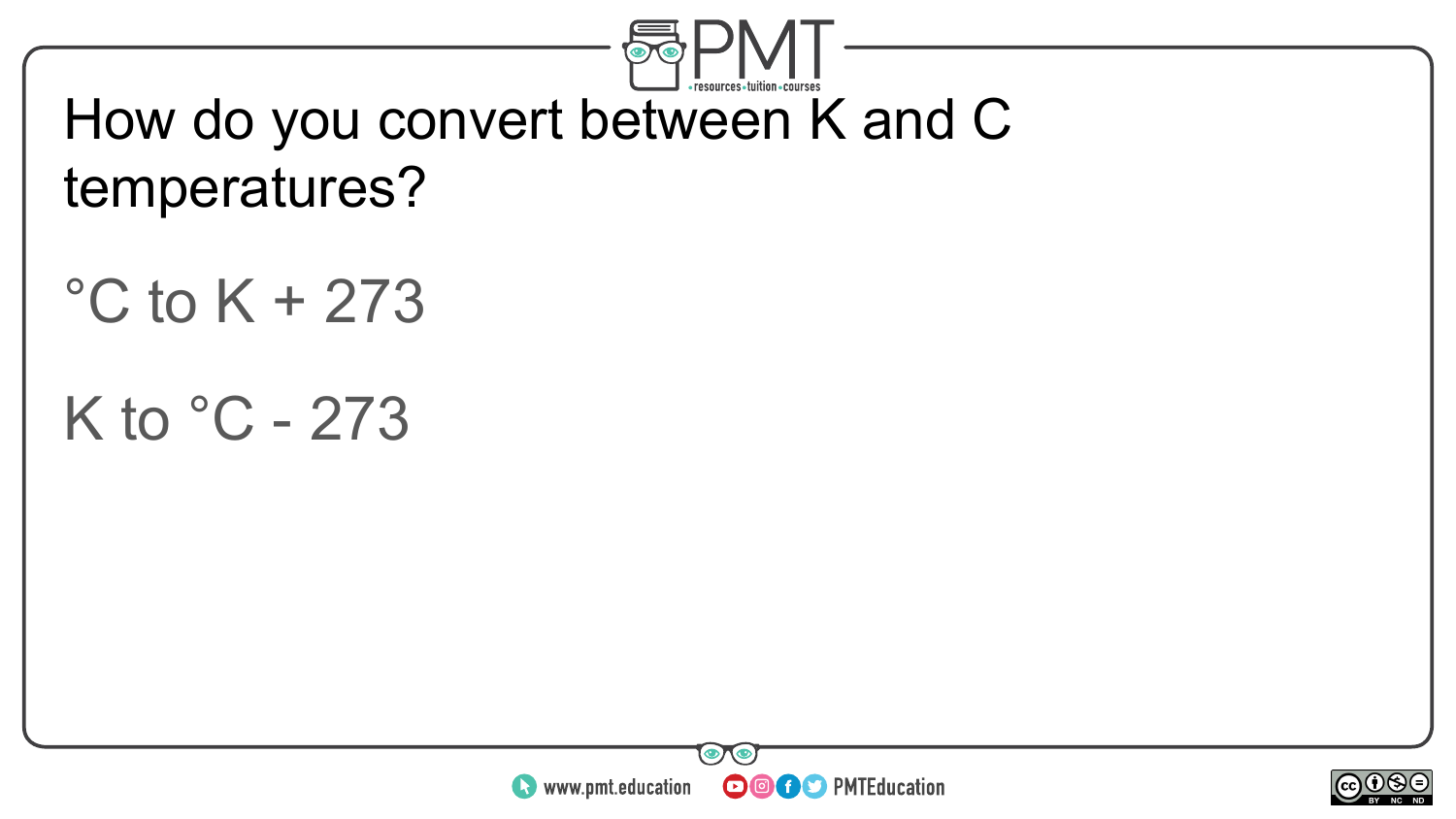

## Define empirical formula



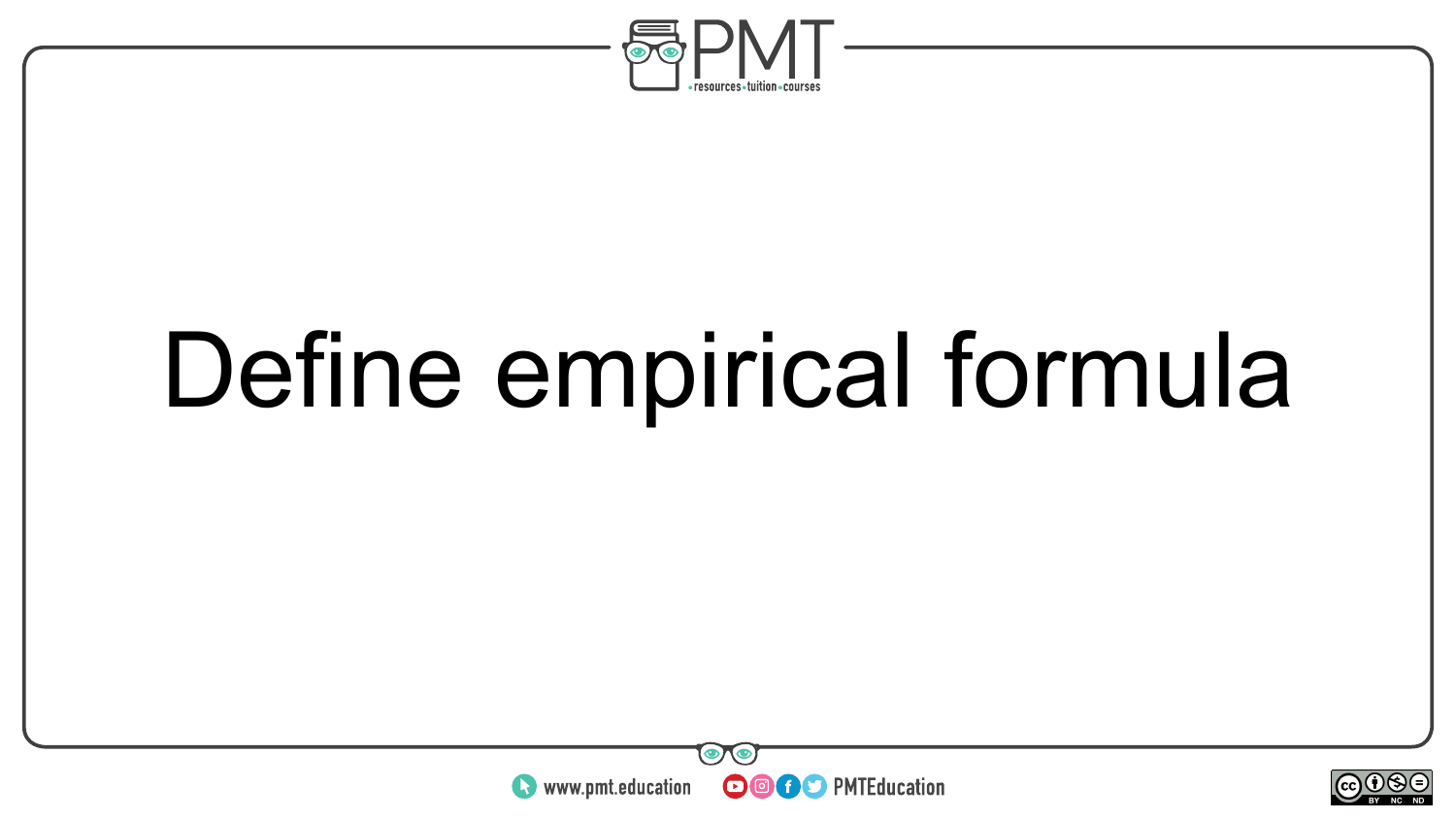

#### Define empirical formula

### Simplest whole number ratio of atoms in a compound



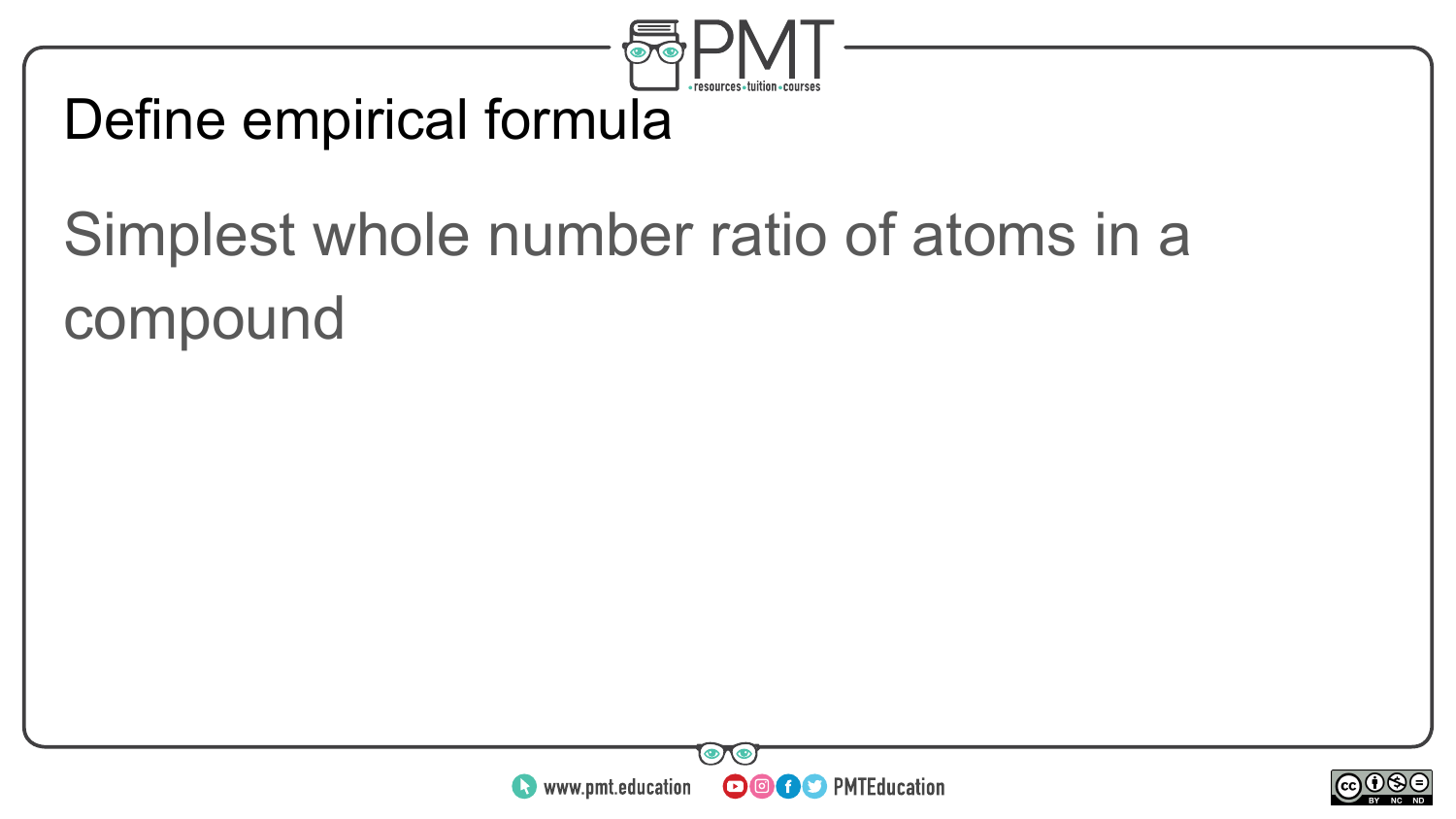

# What is the equation that links mols, concentration and volume?



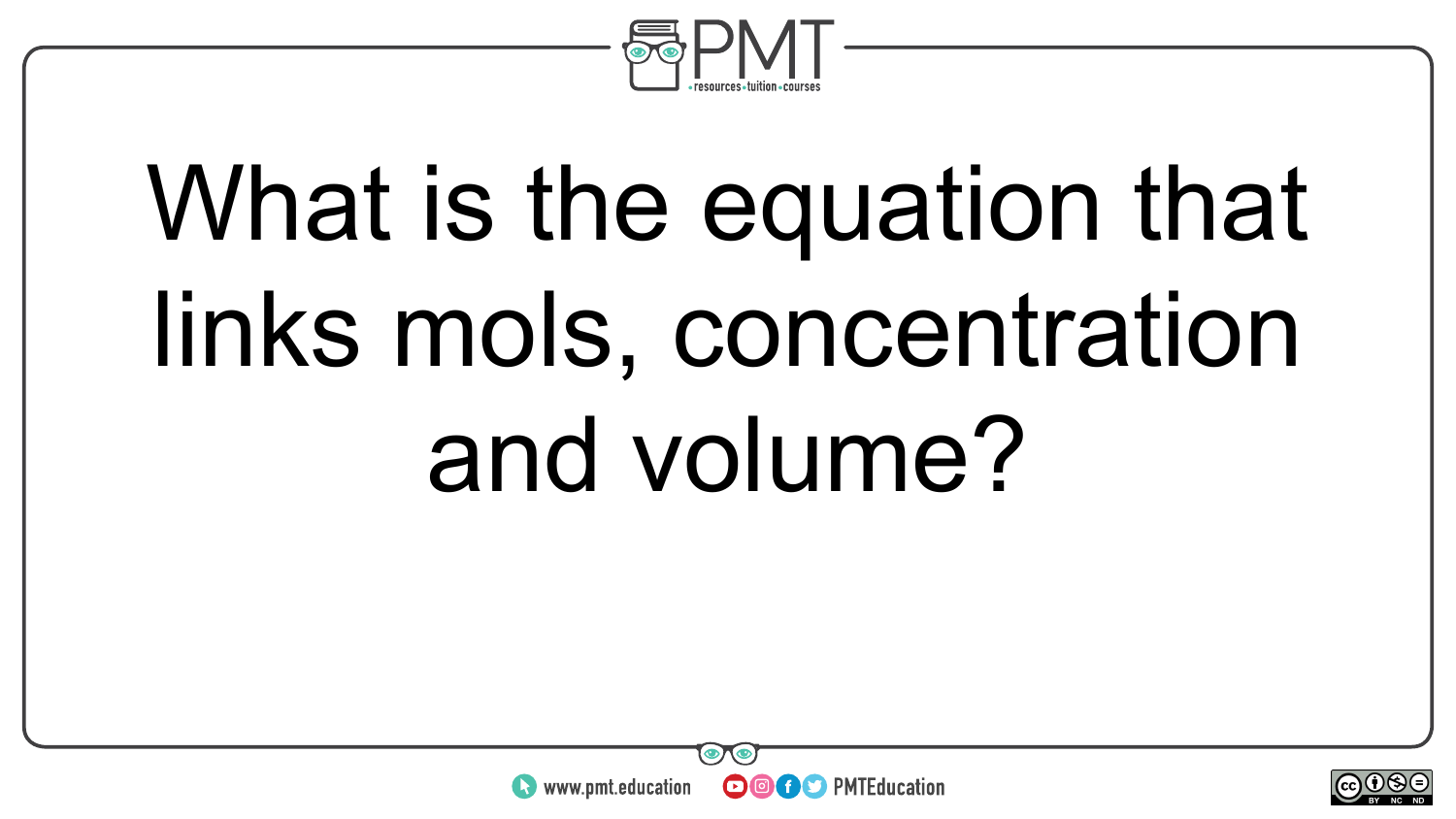

#### What is the equation that links mols, concentration and volume?

#### Moles = concentration × volume



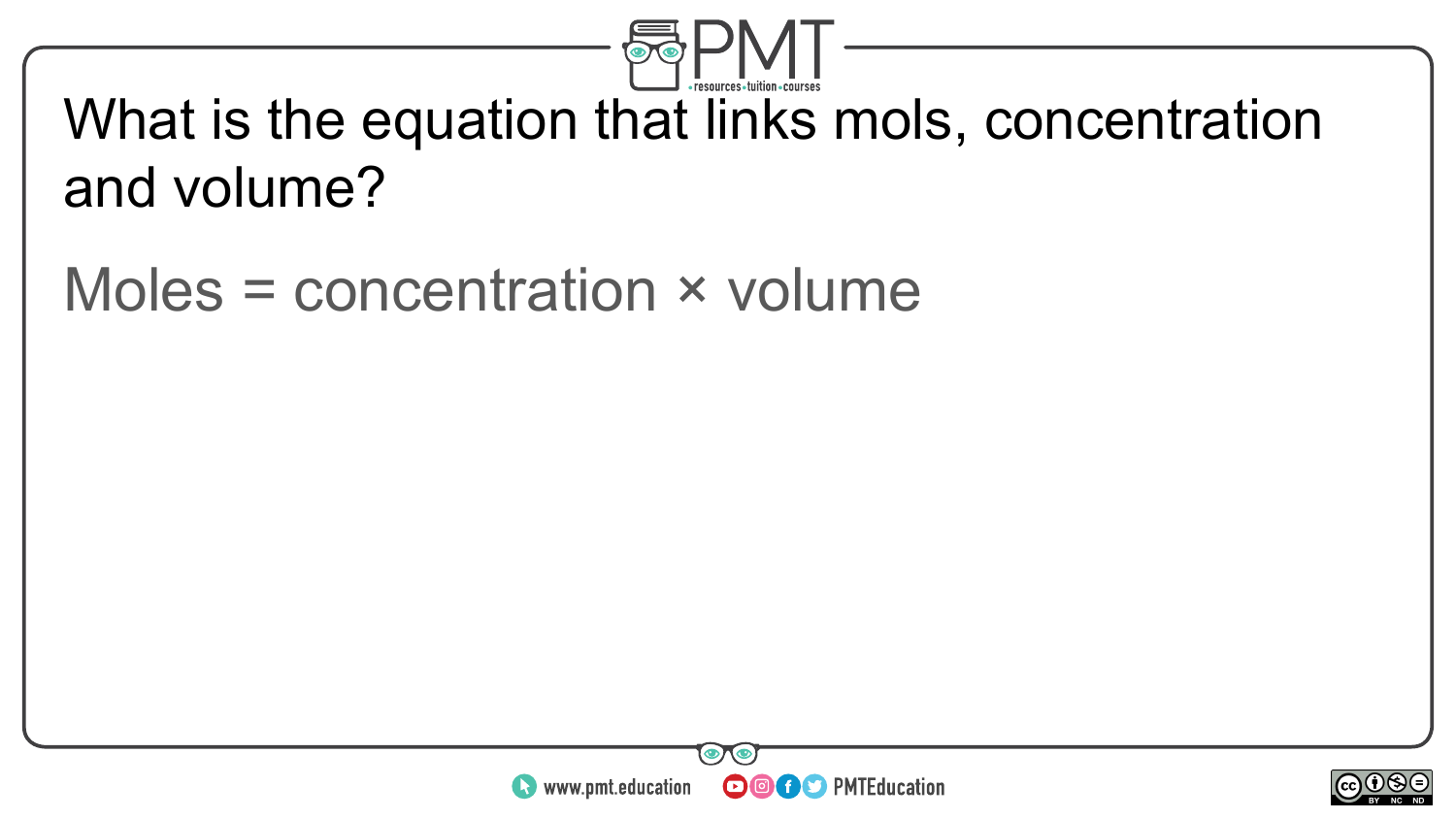

# What is the equation that links moles, mass and Mr?